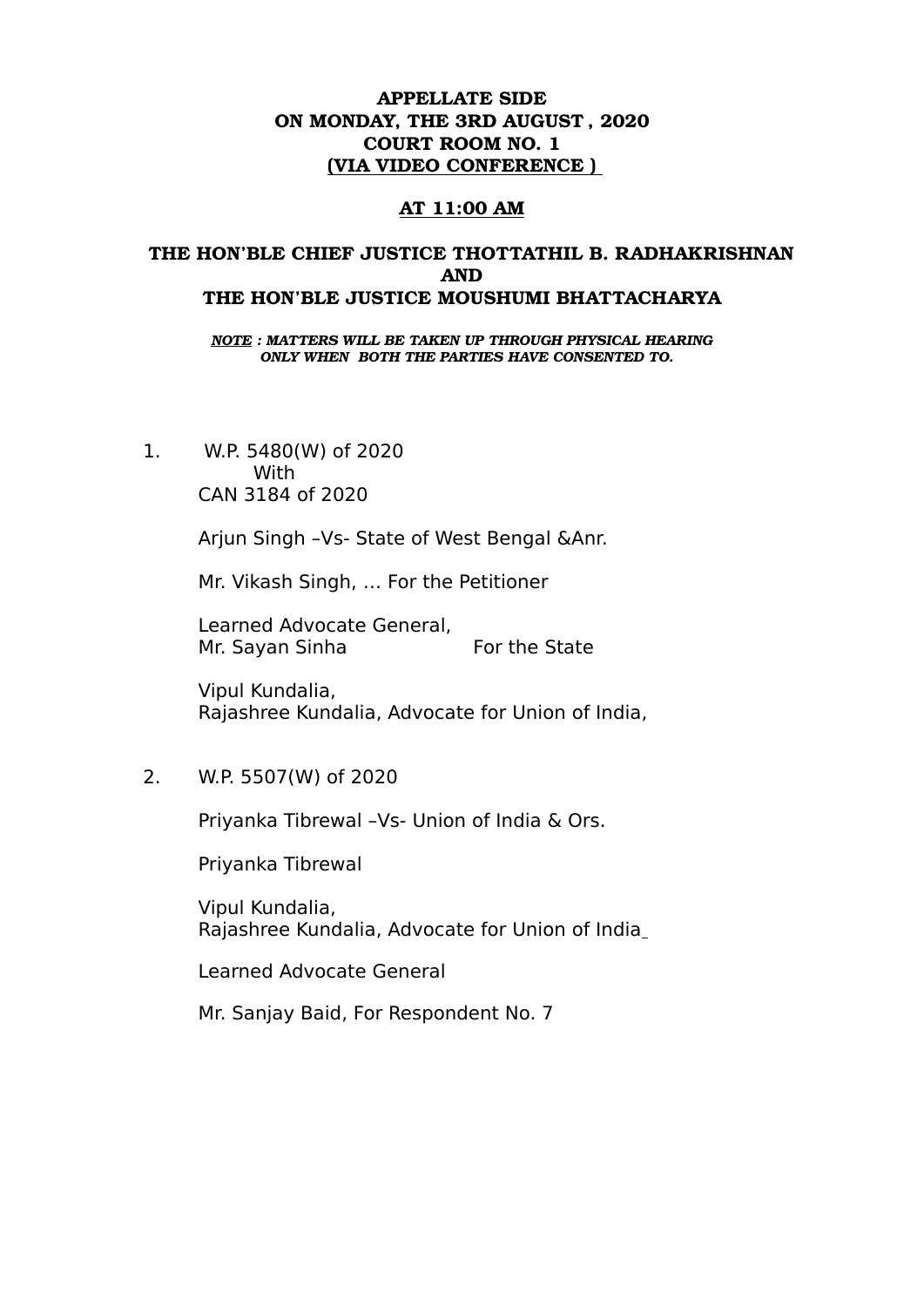3. W.P. 6139(W) of 2020 With CAN 4415 of 2020

> Sri Khayrul Anam Seikh -Vs-State of West Bengal & Ors.

Noor Islam Seikh, Shamik Bagchi

Learned Advocate General

4. W.P. 6162(W) of 2020 Manoj Paul & Anr. –Vs- U.T, Admin of A&N Islands & Ors.

Manoj Paul, petitioner in person

Neha Biji, petitioner in person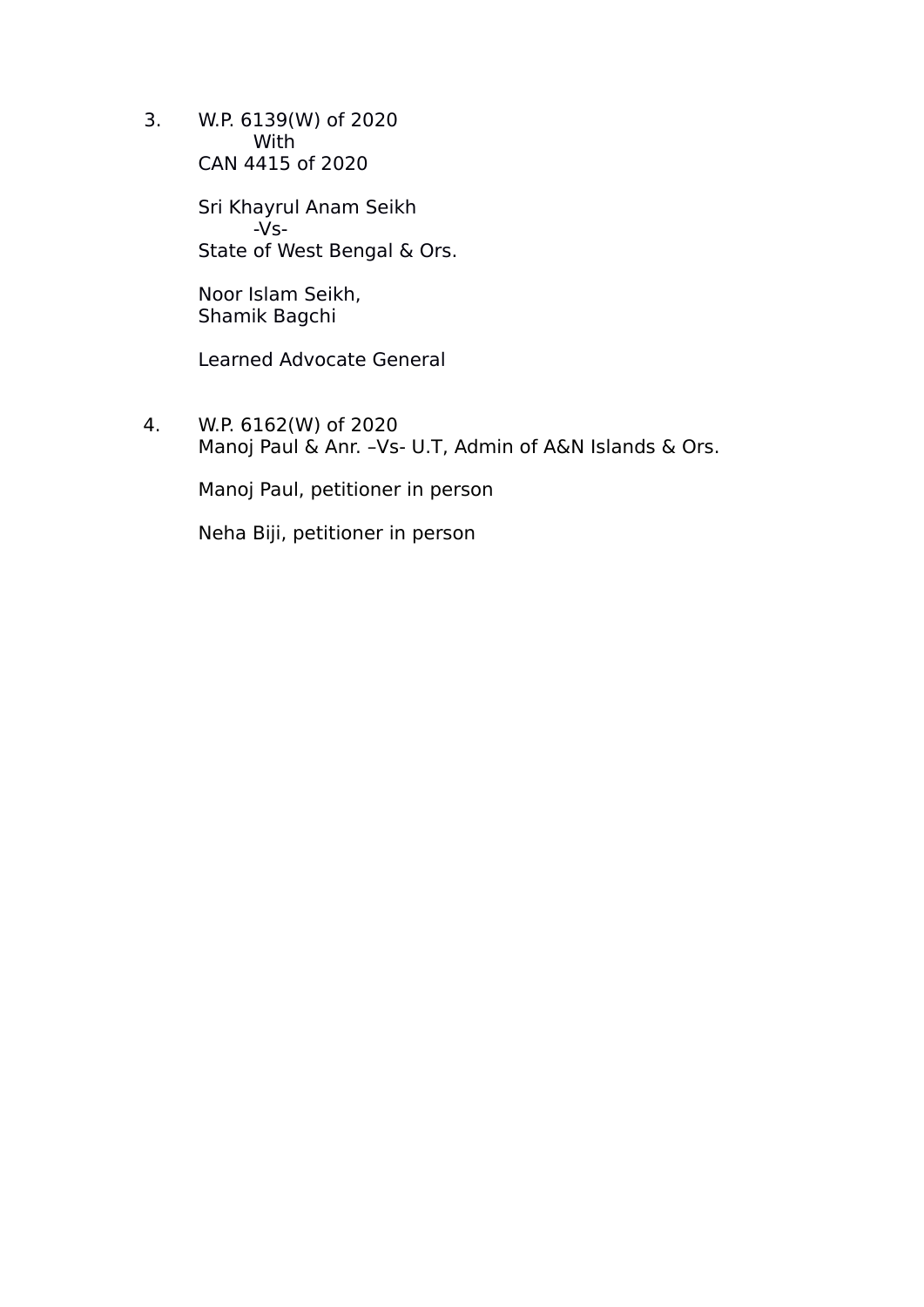# APPELLATE SIDE ON MONDAY, THE 3RD AUGUST , 2020 COURT ROOM NO. 13 (VIA VIDEO CONFERENCE )

### AT 2.00 P.M.

## THE HON'BLE JUSTICE HARISH TANDON AND THE HON'BLE JUSTICE SOUMEN SEN

*NOTE : MATTERS WILL BE TAKEN UP THROUGH PHYSICAL HEARING ONLY WHEN BOTH THE PARTIES HAVE CONSENTED TO.*

**AT 2.00 P.M.**

-------------

1. WP 5327W/2020 COURT IN IT'S OWN MOTION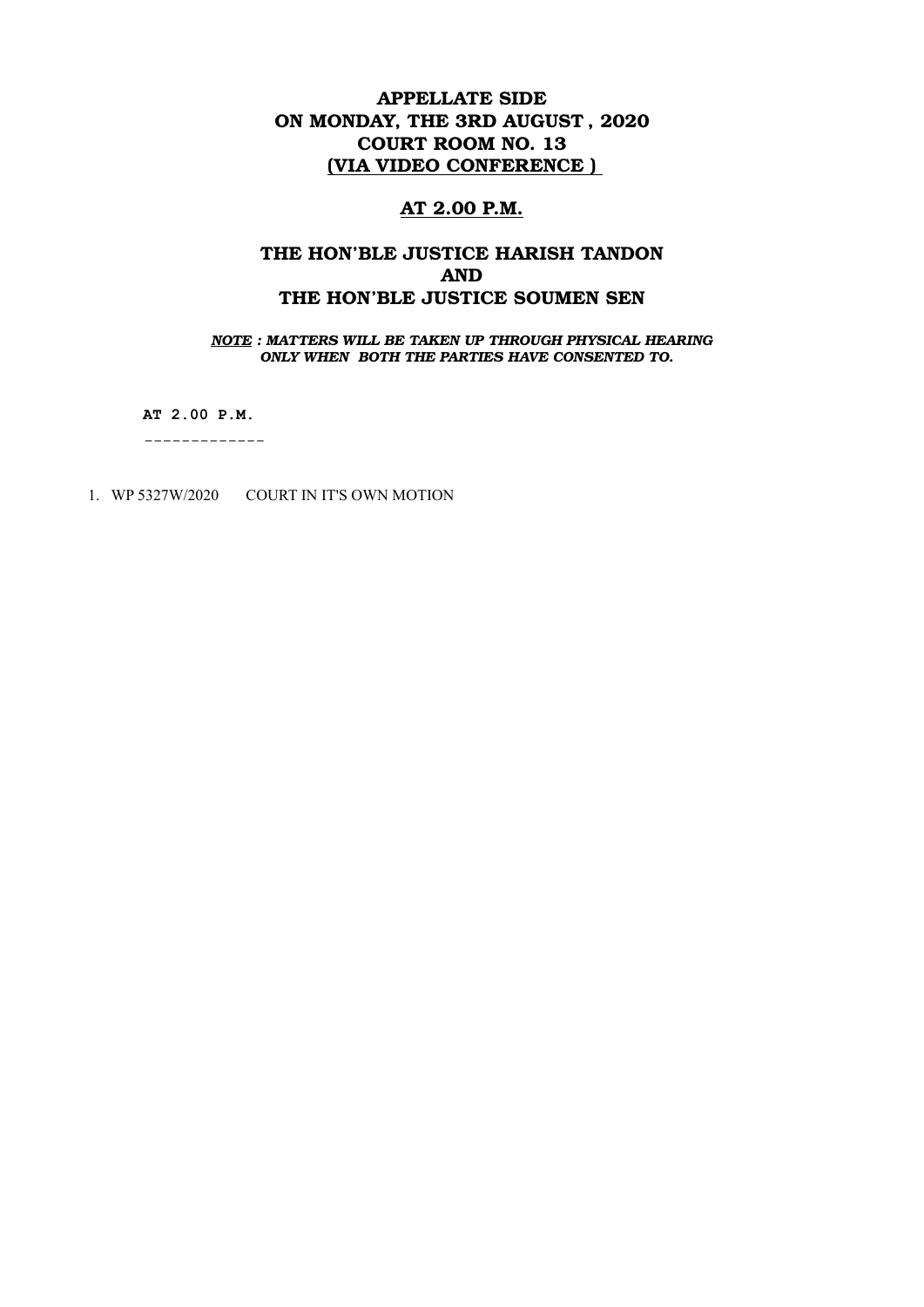### APPELLATE SIDE ON MONDAY, THE 3RD AUGUST , 2020 COURT ROOM NO. 11 (VIA VIDEO CONFERENCE )

#### AT 11:00 AM

### THE HON'BLE JUSTICE SAMAPTI CHATTERJEE AND THE HON'BLE JUSTICE JAY SENGUPTA

#### *NOTE : MATTERS WILL BE TAKEN UP THROUGH PHYSICAL HEARING ONLY WHEN BOTH THE PARTIES HAVE CONSENTED TO.*

APPLICATION FOR BAIL

--------------------

- 1. CRM 4993/2020 SIRAJUL MOLLA Vs ARNAB SAHA CRAN 3229/2020 STATE OF WEST BENGAL
- 2. CRM 4445/2020 JOJAN LEPCHA Vs RAJESH KUMAR SHARMA STATE OF WEST BENGAL
- 3. CRM 5075/2020 SK. SUKUR ALI @ SUKUR ALI Vs SUJAN CHATTERJEE CRAN 3345/2020 STATE OF WEST BENGAL
- 4. CRM 5077/2020 AJAY HARI Vs RAJU MONDAL CRAN 3347/2020 STATE OF WEST BENGAL
- 5. CRM 5079/2020 RINTU SK @ RANTU SK Vs JISAN IQUBAL HOSSAIN CRAN 3349/2020 STATE OF WEST BENGAL
- 6. CRM 5081/2020 ASADUL SK. Vs MD. HAFIZ ALI CRAN 3351/2020 STATE OF WEST BENGAL
- 7. CRM 5093/2020 BISWAJIT DAS @ VISWA Vs AMIT SINGH CRAN 3363/2020 STATE OF WEST BENGAL
- 8. CRM 5101/2020 CHAKRADHARI YADAV @ KARAN LALBAHADUR SOUMA SUBHRA RAY CRAN 3373/2020 YADAV @ LALBUHARI YADAV VsSTATE OF WEST BENGAL
- 9. CRM 5141/2020 HARWINDAR SINGH & ANR. Vs **JAYDEEP KANTA BHOWMIK** CRAN 3424/2020 STATE OF WEST BENGAL & ORS.
- 10. CRM 5145/2020 APOSH KARJEE Vs MADHUSRI DUTTA MAJUMDAR STATE OF WEST BENGAL

APPLICATION FOR ANTICIPATORY BAIL

 --------------------------------- 11. CRM 5001/2020 DILIP KHERWAL & ORS Vs ARNAB CHATTERJEE CRAN 3236/2020 STATE OF WEST BENGAL **WITTH** 

CRAN 3234/2020

12. CRM 4917/2020 AMAL GHOSH Vs SANTANU MAJI CRAN 3125/2020 STATE OF WEST BENGAL WITH CRAN 3119/2020

CRM 4908/2020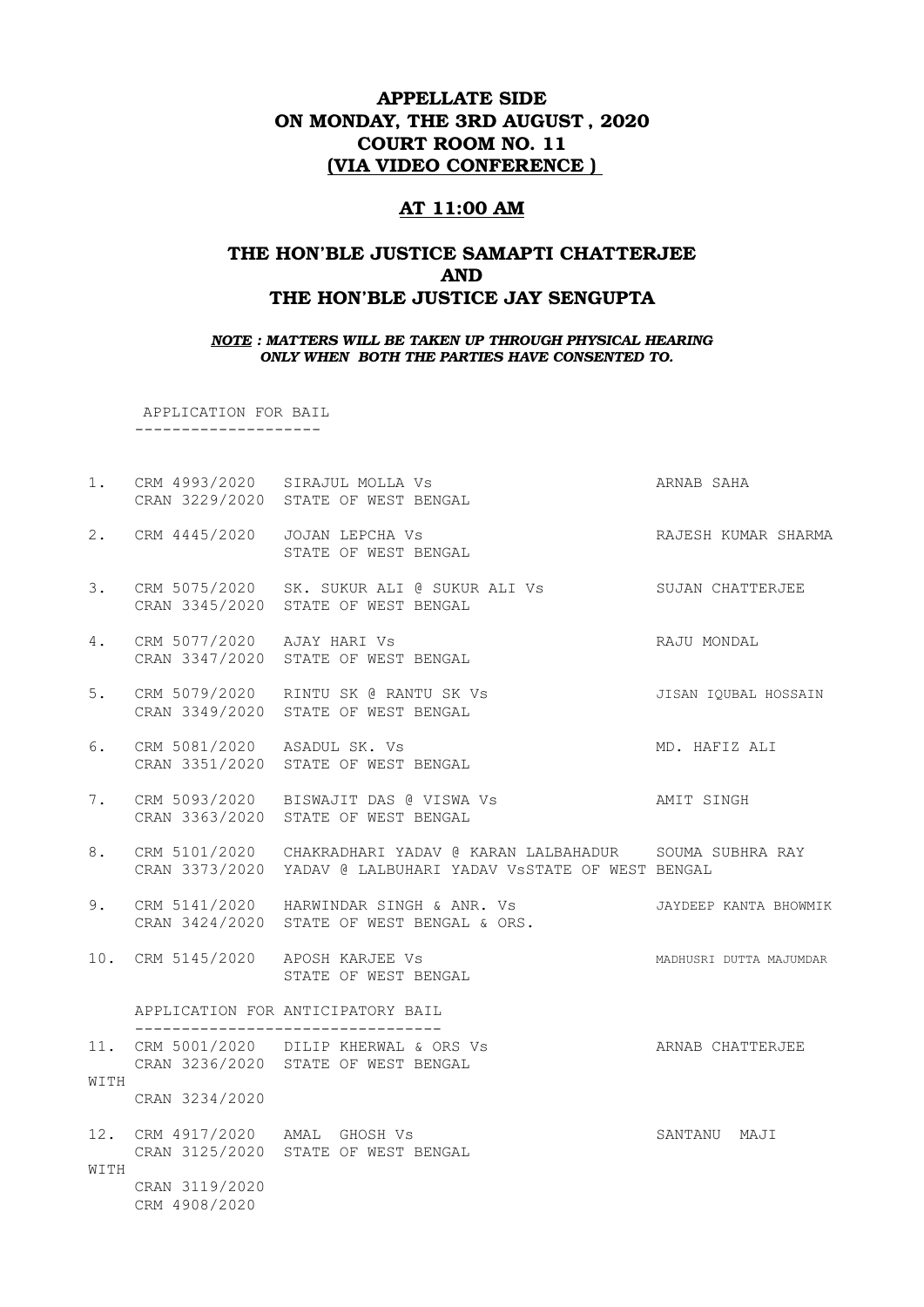- 13. CRM 5121/2020 GOPAL CHANDRA ROY Vs ANIRBAN BANERJEE STATE OF WEST BENGAL
- 14. CRM 5123/2020 ABDUL LATIF @ MD. DULAL MIA Vs DEBAJIT KUNDU STATE OF WEST BENGAL
- 15. CRM 5125/2020 RABBY HOSSAIN @ RABBU & ORS Vs DEBAJIT KUNDU STATE OF WEST BENGAL
- 16. CRM 5127/2020 BIKASH DEBNATH Vs ARIJIT GHOSH CRAN 3413/2020 STATE OF WEST BENGAL & ORS.
- 17. CRM 5129/2020 PRADEEP @ PRADIP DEBNATH Vs JEENIA RUDRA STATE OF WEST BENGAL & ORS.
- 18. CRM 5131/2020 AINUL HAQUE & ORS. Vs JAYDEEP KANTA BHOWMIK CRAN 3416/2020 STATE OF WEST BENGAL & ORS.
- 19. CRM 4761/2020 OIJUL SEKH @ AYIJUL SK @ OIJUL SK. SAYANTAN HAZRA CRAN 2964/2020 & ORS Vs STATE OF WEST BENGAL

 CANCELLATION OF BAIL --------------------

- 20. CRM 4893/2020 STATE OF WEST BENGAL Vs **ANWAR HOSSAIN** BISWAJIT GOPE
- 21. CRM 5089/2020 SABNAM ARA Vs PUJA GOSWAMI CRAN 3359/2020 STATE OF WEST BENGAL & ORS

 BAIL IN CONNECTION WITH APPEAL ------------------------------

22. CRA 425/2019 RAKESH KUMAR SINGH Vs SAIBAL K DASGUPTA CRAN 3760/2019 STATE OF WEST BENGAL

 APPLICATION -----------

- 23. FMAT 349/2020 SUBHASISH HALDER & ORS Vs BRATIN KUMAR DEY CAN 3523/2020 PARIMAL MAJUMDER & ANR CAN 3438/2020
- 24. MAT 463/2020 MD. NAZIM SON & ORS Vs MD. FARHADUDDIN CAN 3597/2020 EKRAM KHAN & ORS CAN 3598/2020 CAN 3599/2020
- 25. MAT 469/2020 THE MANAGING COMMITEE REPT BY M. CHATTERJEE CAN 3691/2020 HEADMASTER CUM SECRT,& ORS VsSHARBANTI DEBNATH & ORS CAN 3692/2020
- 26. MAT 471/2020 THE MANAGING COMMITTEE, REPT BY M. CHATTERJEE CAN 3695/2020 HEADMASTER CUM SECRE,S,H,S&O VsDEBABRATA KANJI & ORS CAN 3696/2020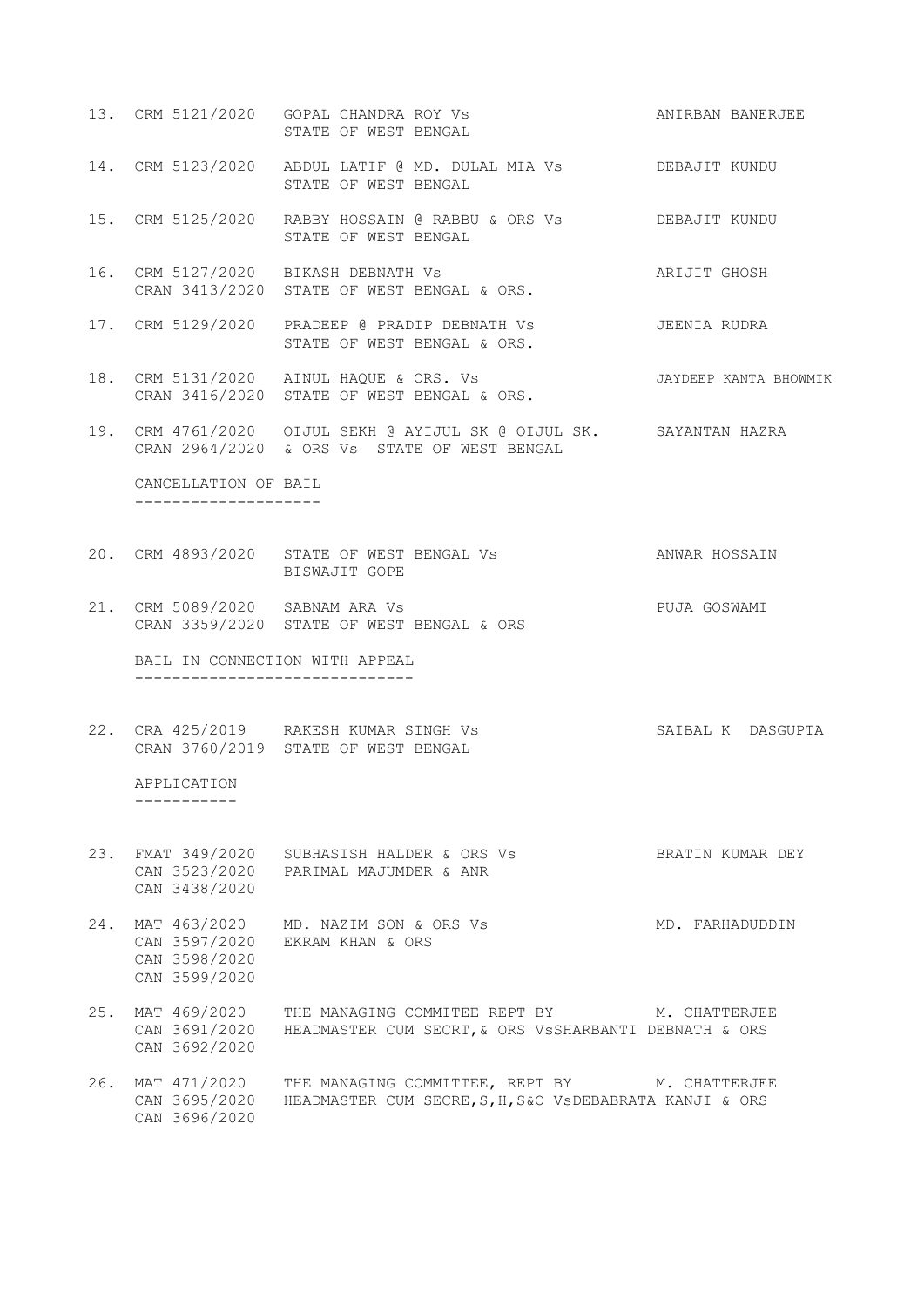ADMISSION OF APPEAL -------------------

- 27. CRA 179/2020 SK. MD. SELIM Vs SUCHISMITA DATTA CRAN 3301/2020 STATE OF WEST BENGAL CRAN 3318/2020
- 28. CRA 177/2020 TULU SK @ MD. SAFIUL ISLAM DEWAN MD. HAFIZ ALI CRAN 3144/2020 & ANR Vs STATE OF WEST BENGAL
- 29. CRA 173/2020 BUREAU OF INDIAN STANDARDS Vs JAGANNATH GANGULY CRAN 2995/2020 M/S DEY MINERALS PVT LTD & ORS WITH

CRMSPL 25/2020

30. CRA 167/2020 GOURAB MONDAL@SHANU Vs TIRTHANKAR RAY CRAN 2742/2020 STATE OF WEST BENGAL CRAN 2743/2020

 TRIBUNAL APPLICATION --------------------

- 31. WP.CT 37/2020 THE PRINCIPAL COMMISSIONER OF CGST K K MAITI CAN 4388/2020 & CENTRAL EXCISE Vs ARVIND MOHAN SAHAY & ORS
- 32. WP.CT 36/2020 THE LT. GOVERNOR , A&N ISLAND & ORS Vs BISWAJIT SAMANTA CAN 4355/2020 DHARAM RAJ
- 33. WP.CT 149/2019 UNION OF INDIA & ORS Vs SHAILENDRA KR MISHRA AJOY KUMAR MUKHOPADHYAY & ORS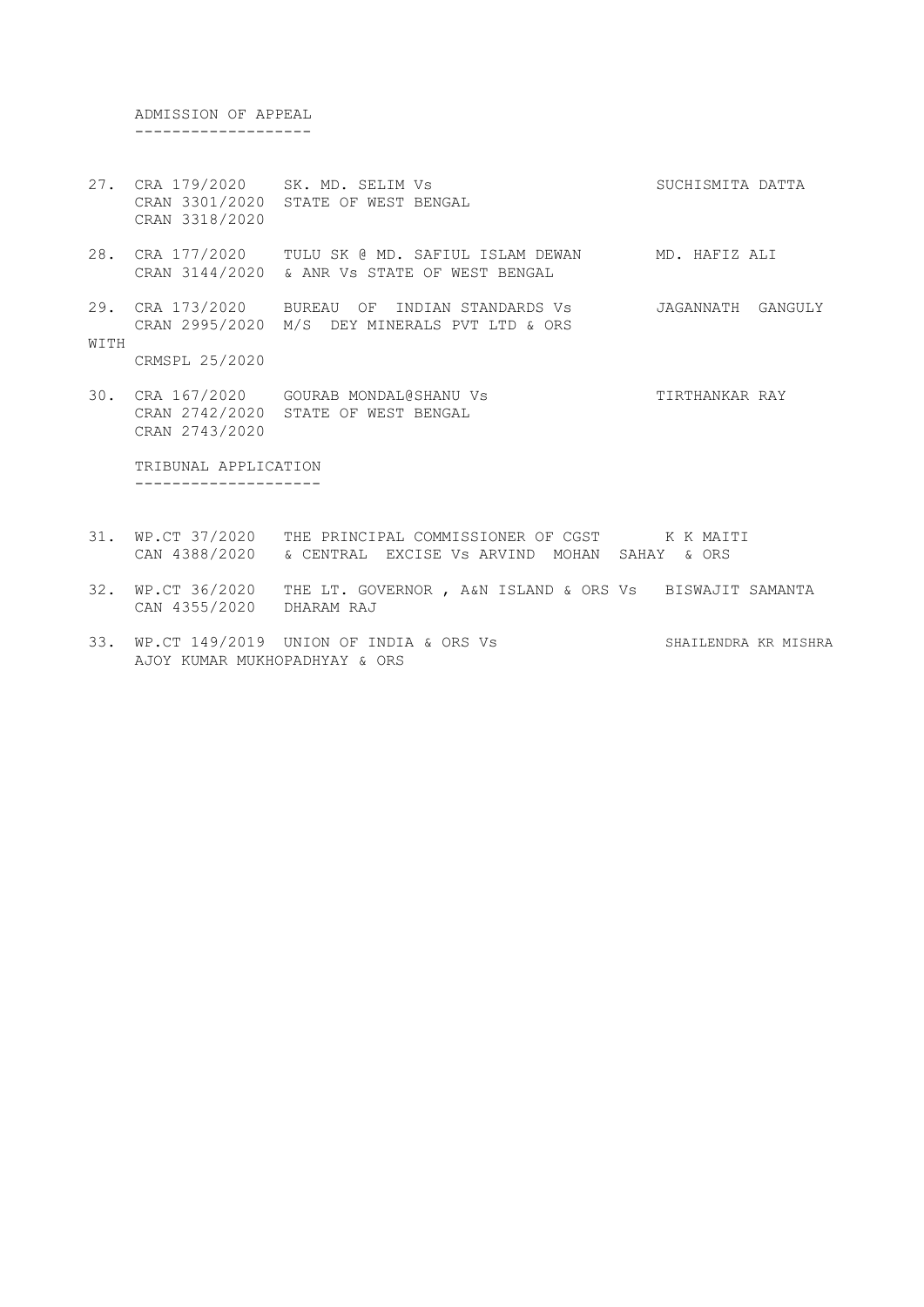### APPELLATE SIDE ON MONDAY, THE 3RD AUGUST , 2020 COURT ROOM NO. 8 (VIA VIDEO CONFERENCE )

#### AT 11:00 AM

## THE HON'BLE JUSTICE SAHIDULLAH MUNSHI AND THE HON'BLE JUSTICE TIRTHANKAR GHOSH

#### *NOTE : MATTERS WILL BE TAKEN UP THROUGH PHYSICAL HEARING ONLY WHEN BOTH THE PARTIES HAVE CONSENTED TO.*

 APPLICATION FOR BAIL --------------------

- 1. CRM 4600/2020 CHIRANJIT ROY Vs **KALIPADA DAS** CRAN 2741/2020 STATE OF WEST BENGAL
- 2. CRM 4578/2020 KALYAN MURMU Vs BITASOK BANERJEE STATE OF WEST BENGAL
- 3. CRM 4768/2020 BOLESWAR ROY Vs JAYDEEEP KANTA BHOWMICK CRAN 2969/2020 STATE OF WEST BENGAL
- 4. CRM 4538/2020 KALU ROY @ AMAN Vs KSHITIMOHAN KARMAKAR CRAN 2718/2020 STATE OF WEST BENGAL
- 5. CRM 4562/2020 ISMAIL ALI@ ASLAM & ANR Vs KAUSHIK CHOUDHURY CRAN 2709/2020 STATE OF WEST BENGAL
- 6. CRM 4920/2020 MITHUN BARMAN Vs Sand Control Communications and HILLOL SAHA PODDER STATE OF WEST BENGAL
- 7. CRM 4902/2020 KHADIMUL HAQUE @ KHADIMUL HOSSAIN Vs HILLOL SAHA PODDER STATE OF WEST BENGAL
- 8. CRM 4912/2020 SAGAR NATH @ BABAN Vs SUMANTA DAS STATE OF WEST BENGAL
- 9. CRM 4422/2020 MD JABED @ MD JAVED @ MD JAWED Vs DEV KR SHARMA STATE OF WEST BENGAL

 APPLICATION FOR ANTICIPATORY BAIL ---------------------------------

- 10. CRM 5014/2020 GIAS MONDAL & ORS Vs MD YOUNUSH MONDAL CRAN 3251/2020 STATE OF WEST BENGAL
- 11. CRM 5012/2020 ENTAJUL MIYA @ ENTAJMUL MIYA @ ENTAJ HILLOL SAHA PODDER MIYA & ORS Vs STATE OF WEST BENGAL
- 12. CRM 5008/2020 SADHAN BISWAS & ANR. Vs ALI AHSAN ALAMGIR CRAN 3242/2020 STATE OF WEST BENGAL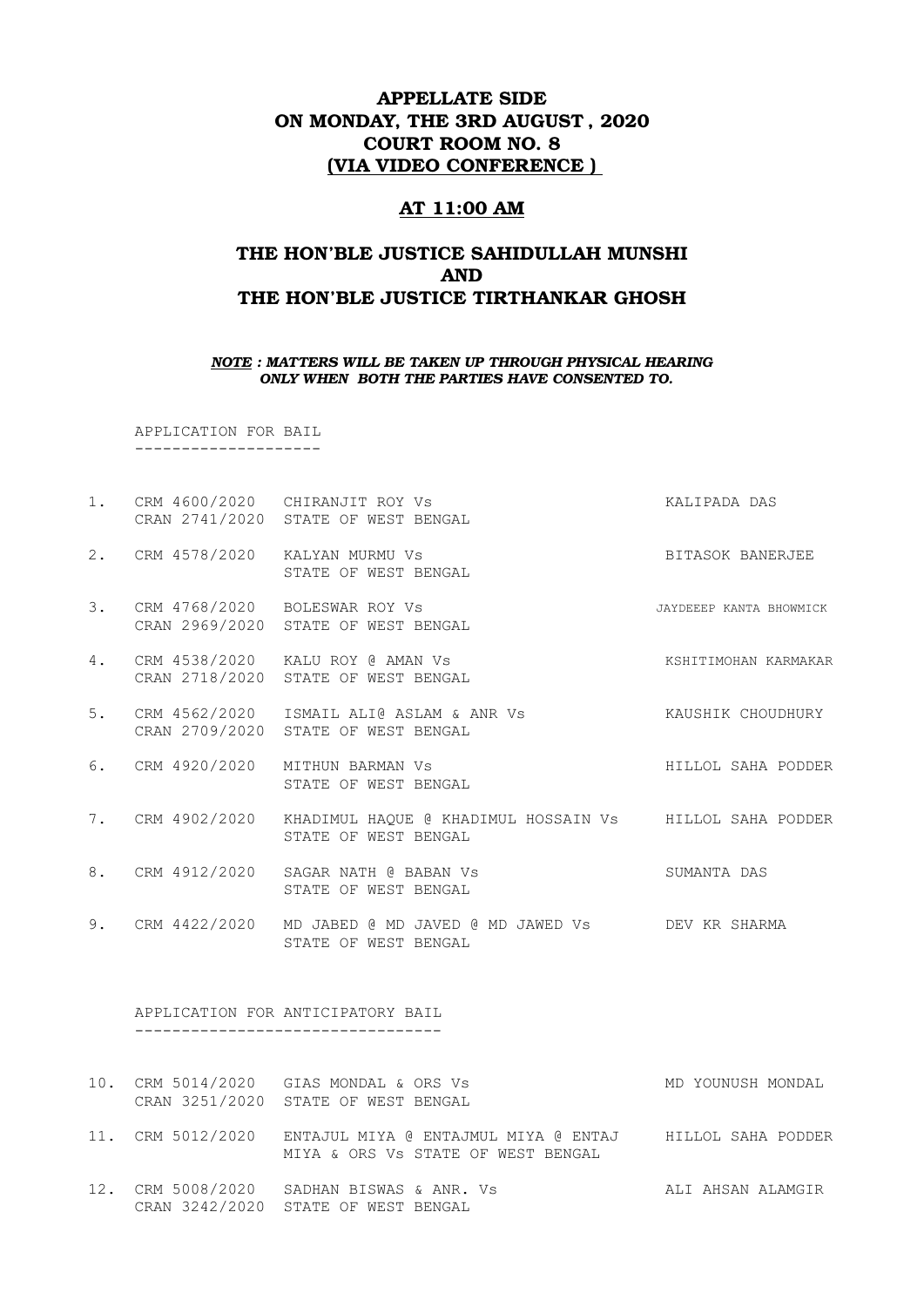|  | 13. CRM 5004/2020                | UMA BARMAN Vs<br>STATE OF WEST BENGAL                                                                                      | MADHUSHRI DUTTA MAJUMDAR  |
|--|----------------------------------|----------------------------------------------------------------------------------------------------------------------------|---------------------------|
|  |                                  | 14. CRM 4940/2020 MOHIBUR MONDAL & ORS Vs BUSHRA KHATOON<br>CRAN 3156/2020 STATE OF WEST BENGAL                            |                           |
|  |                                  | 15. CRM 4936/2020 BAPI SARKAR Vs<br>CRAN 3148/2020 STATE OF WEST BENGAL                                                    | BUSHRAN KHATOON           |
|  |                                  | 16. CRM 4934/2020 ANARUL BISWAS & ANR Vs<br>CRAN 3143/2020 STATE OF WEST BENGAL                                            | ANISUR RAHMAN             |
|  | 17. CRM 4932/2020 KISHOR DAS Vs  | CRAN 3141/2020 STATE OF WEST BENGAL                                                                                        | ASRAF MANDAL              |
|  | 18. CRM 4652/2020 SANKAR BAG Vs  | CRAN 2819/2020 STATE OF WEST BENGAL                                                                                        | PURNASIS BHUNIYA          |
|  |                                  | 19. CRM 4670/2020 SK. MURSHED ALI & ORS. Vs AMITABHA KARMAKAR<br>CRAN 2842/2020 STATE OF WEST BENGAL                       |                           |
|  |                                  | 20. CRM 4776/2020 SURAJ GURUNG@SURAJ GHISHING Vs THILLOL SAHA PODDAR<br>STATE OF WEST BENGAL                               |                           |
|  |                                  | 21. CRM 4630/2020 MINAJUDDIN MONDAL Vs<br>CRAN 2791/2020 STATE OF WEST BENGAL & ANR                                        | UDAY SANKAR CHATTOPADHYAY |
|  |                                  | 22. CRM 5086/2020 MONTU MONDAL @ MANTU SK Vs ARUSHI RATHORE<br>CRAN 3355/2020 STATE OF WEST BENGAL                         |                           |
|  |                                  | 23. CRM 5084/2020 SIDDHARTHA GHOSH & ANR Vs ARIJIT BAKSHI<br>CRAN 3354/2020 STATE OF WEST BENGAL                           |                           |
|  | CRAN 2780/2020<br>CRAN 2781/2020 | 24. CRM 8018/2019P PRABHAS KR BANERJEE @ BABLU Vs SANTANU MAJI<br>STATE OF WEST BENGAL                                     |                           |
|  |                                  | 25. CRM 4617/2020 SURYA PRAKASH CHHAOCHHARIA & ANR Vs DIPTANGSHU BASU<br>CRAN 2765/2020 GENERAL MANAGER OF EASTERN RAILWAY |                           |
|  |                                  | 26. CRM 5026/2020 MANISH MAJUMDAR Vs<br>CRAN 3263/2020 DIRECTORATE OF REVENUE INTELLIGENCE                                 | TIRTHANKAR MURMU          |
|  |                                  | 27. CRM 5022/2020 MANGAL DAS @ MANGAL TILAK DAS Vs ARIJIT GHOSH<br>CRAN 3259/2020 STATE OF WEST BENGAL                     |                           |
|  |                                  | 28. CRM 5010/2020 MD. KALAM @ MUHAMMAD KALAM Vs MOUNICK GHOSH<br>CRAN 3245/2020 STATE OF WEST BENGAL                       |                           |
|  |                                  | 29. CRM 5006/2020 DEEPAK SINGH @ DIPAK SINGH Vs                 DEBAPRATIM GUHA<br>CRAN 3240/2020 STATE OF WEST BENGAL     |                           |
|  |                                  | 30. CRM 4664/2020 JONY MALLICK & ANR Vs<br>CRAN 2836/2020 STATE OF WEST BENGAL                                             | ANGSHUMAN CHAKRABORTY     |
|  |                                  | 31. CRM 4628/2020 KHAYRUL ALAM KHAN Vs<br>CRAN 2788/2020 STATE OF WEST BENGAL                                              | MD ZEESHANUDDIN           |
|  |                                  | 32. CRM 4398/2020 MILAN DALAPATI Vs<br>CRAN 2560/2020 STATE OF WEST BENGAL                                                 | GOBINDYA CHANDRA BAIDYA   |
|  |                                  | 33. CRM 5018/2020 PARIMAL BARMAN & ORS Vs<br>STATE OF WEST BENGAL                                                          | HILLOL SAHA PODDER        |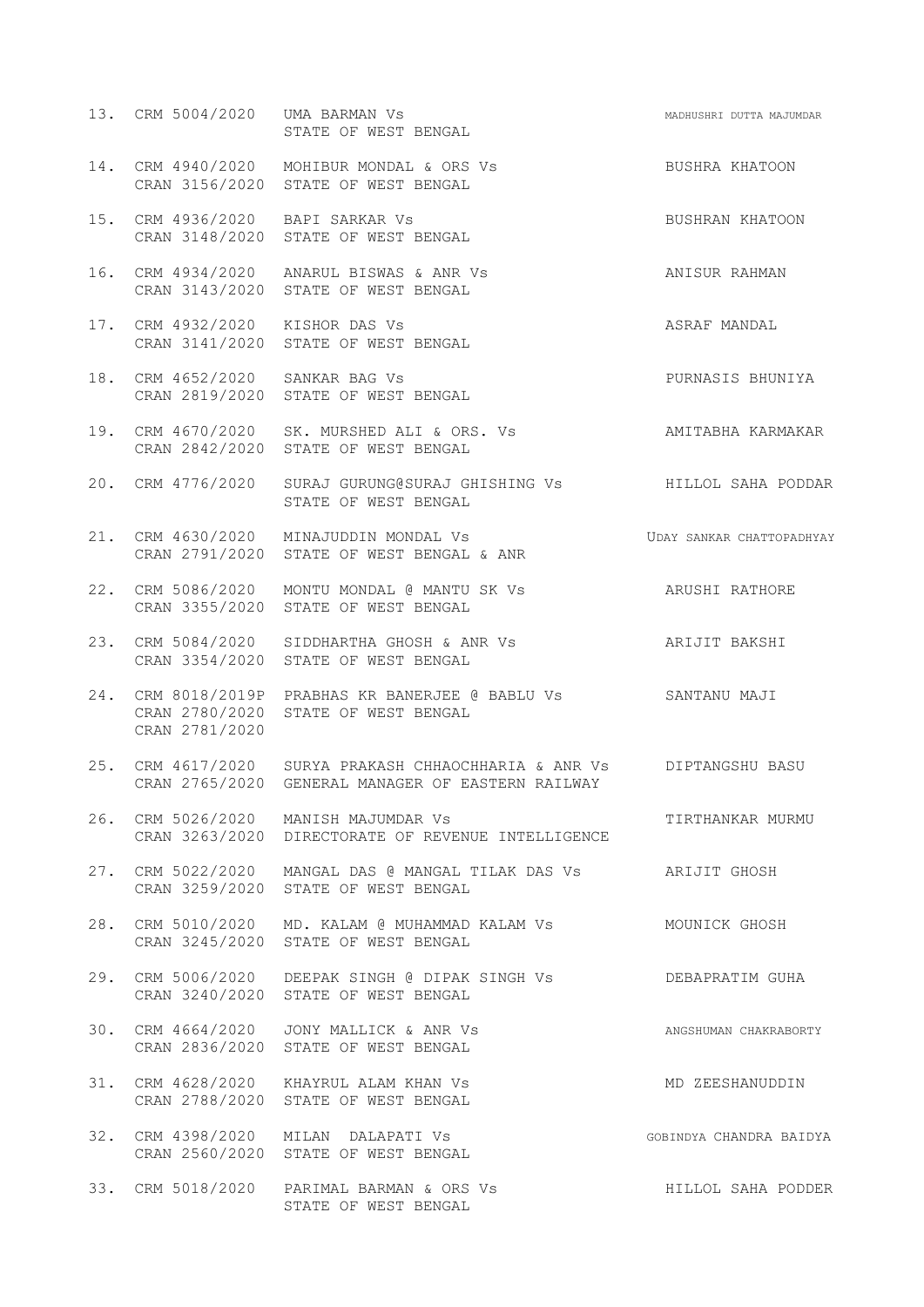|      |                                                                   | 34. CRM 5074/2020 SIRAJ MULLICK & ORS Vs<br>CRAN 3344/2020 STATE OF WEST BENGAL              | ANIL KR CHATTOPADHYAYA |
|------|-------------------------------------------------------------------|----------------------------------------------------------------------------------------------|------------------------|
|      |                                                                   | 35. CRM 5106/2020 PARESH MONDAL Vs<br>CRAN 3379/2020 STATE OF WEST BENGAL & ANR              | KUSAL KR MUKHERJEE     |
|      |                                                                   | 36. CRM 5118/2020 SAHIDUL ISLAM Vs<br>CRAN 3393/2020 STATE OF WEST BENGAL                    | JAYDEEP KANTA BHOWMICK |
|      | BAIL IN CONNECTION WITH APPEAL<br>------------------------------- |                                                                                              |                        |
|      | CRAN 741/2020                                                     | 37. CRA 96/2019 RAJU HALDER @ HALDAR Vs<br>CRAN 1804/2020 STATE OF WEST BENGAL & ANR         | SUBIR DEBNATH          |
| WITH | CRAN 1167/2019                                                    |                                                                                              |                        |
|      |                                                                   | 38. CRA 68/2016 MANTU DOLUI & ORS. Vs<br>STATE OF WEST BENGAL                                | AMITABHA KARMAKAR      |
| WITH | CRA 45/2016                                                       |                                                                                              |                        |
|      |                                                                   | 39. CRA 296/2018 ALOKE BISWAS @ BAPI & ANR. Vs<br>CRAN 2673/2019 STATE OF WEST BENGAL & ANR. | JONAKI SAHA            |
|      |                                                                   | 40. CRA 164/2020 GANGADHAR RAJOWAR @ RAJWAR & ANR Vs SAURADEEP DUTTA<br>STATE OF WEST BENGAL |                        |
|      | 41. CRA 480/2019 AKBAR ALI Vs                                     | CRAN 2535/2020 STATE OF WEST BENGAL                                                          | SUBRATA KARMAKAR       |
|      |                                                                   | 42. CRA 62/2020 MD. IRFAN @ SONU & ORS. Vs<br>STATE OF WEST BENGAL                           | SANJIDA SULTANA        |
| WITH | CRAN 2772/2020                                                    |                                                                                              |                        |
|      | APPLICATION                                                       |                                                                                              |                        |
|      | CAN 3724/2020                                                     | 43. FMAT 210/2020 ANANT WIRES PVT. LTD. Vs<br>CAN 2723/2020 TEA PACKERS (INDIA) PVT. LTD.    | SAMAPTI ROY            |
| 44.  | CAN 4109/2020 PNB & ORS<br>CAN 4111/2020<br>CAN 4112/2020         | MAT 482/2020 SUNIL KUMAR SHAW & ORS Vs                                                       | ANJAN BHATTACHARYYA    |
|      | CAN 3896/2020<br>CAN 3897/2020                                    | 45. FMAT 350/2020 SHYAMAL MAJUMDER Vs<br>CAN 3894/2020 SUBHAS MAJUMDER @ GOUTAM & ORS.       | PRANTICK GHOSH         |
|      | CAN 4135/2020                                                     | 46. MAT 484/2020 MD. JAHIDUL ISLAM & ORS Vs<br>STATE OF WEST BENGAL& ORS                     | SALONI BHATTACHARJEE   |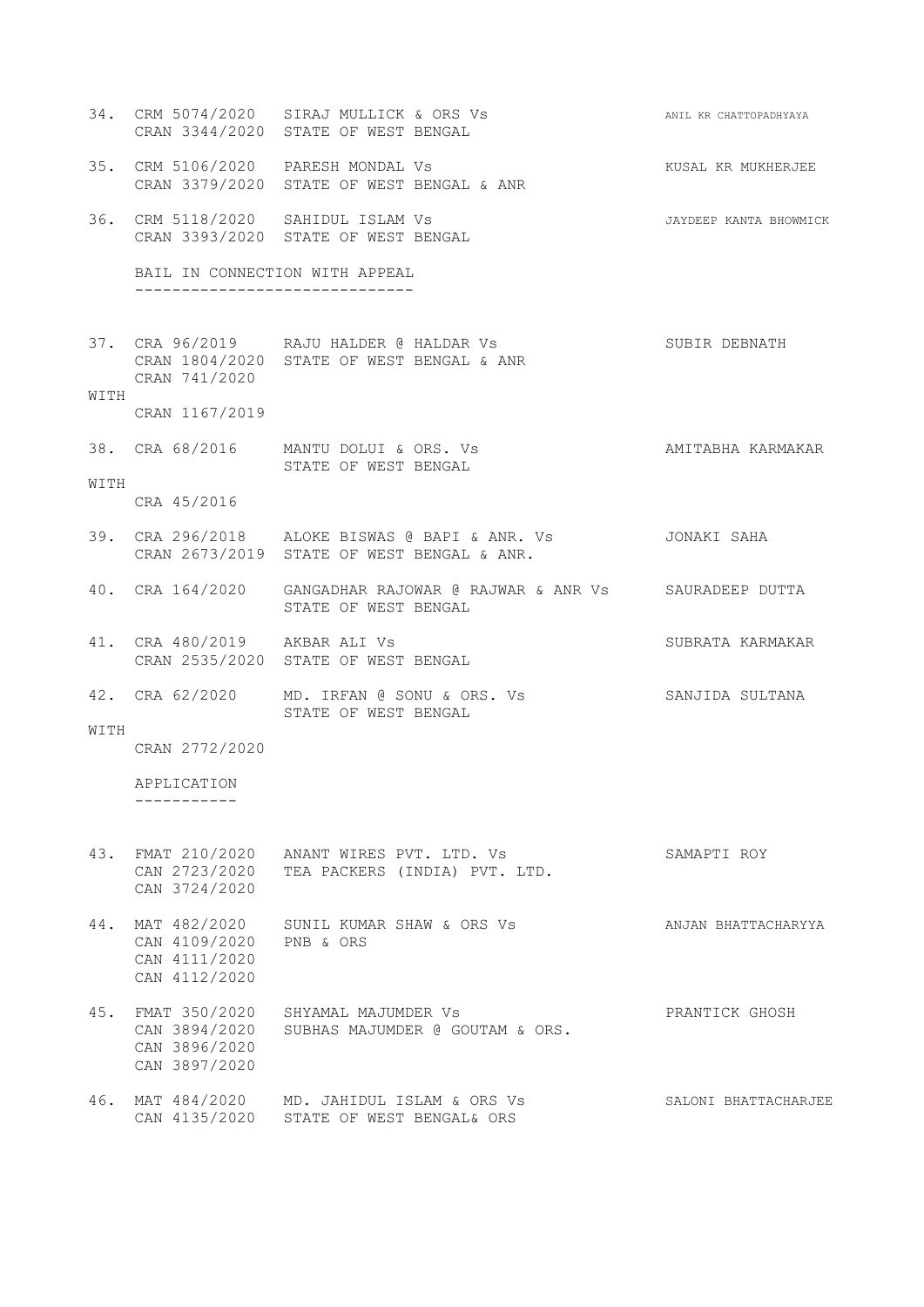ADMISSION OF APPEAL -------------------

47. CRA 180/2020 TASIRUL MOLLA Vs MAIDUL ISLAM KAYAL STATE OF WEST BENGAL

 TRIBUNAL APPLICATION --------------------

48. WP.ST 138/2017F SMT. INDRANI SARKAR Vs ANUBHOV KANJILAL THE PRINCIPAL SECRETARY, DEPT. OF FINANCE GOVT OF W.B. & ORS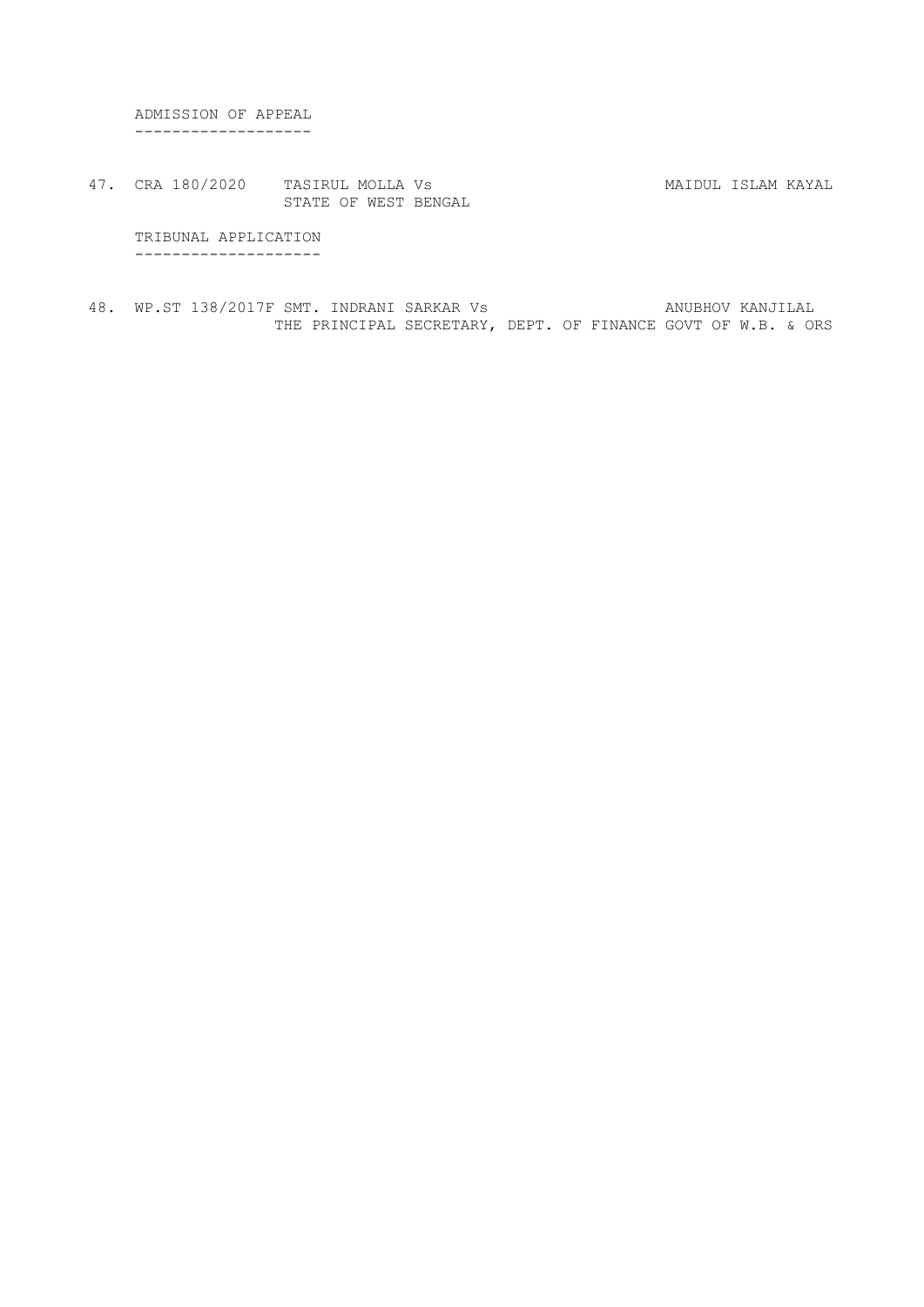# APPELLATE SIDE ON MONDAY, THE 3RD AUGUST , 2020 COURT ROOM NO. 11 (VIA VIDEO CONFERENCE )

#### 2:00 P.M. TO 3:30 P.M.

### THE HON'BLE JUSTICE SAMAPTI CHATTERJEE

#### *NOTE : MATTERS WILL BE TAKEN UP THROUGH PHYSICAL HEARING ONLY WHEN BOTH THE PARTIES HAVE CONSENTED TO.*

### MOTION

------

| $1$ . |                                | WP 6025W/2020 ANWARUL ISLAM Vs<br>CAN 4218/2020 STATE OF WEST BENGAL & ORS                                                 | DEBAYAN GHOSH         |
|-------|--------------------------------|----------------------------------------------------------------------------------------------------------------------------|-----------------------|
| 2.    |                                | WP 6033W/2020 ANIMESH ROY & ORS Vs<br>CAN 4241/2020 STATE OF WEST BENGAL & ORS                                             | ARINDOM CHATTERJEE    |
| 3.    |                                | WP 6035W/2020 GANESH ADHIKARY Vs<br>CAN 4244/2020 STATE OF WEST BENGAL & ORS                                               | PARTHA CHAKRABORTY    |
| 4.    |                                | WP 6037W/2020 AMBEY NIWAS PVT LTD Vs<br>CAN 4248/2020 STATE OF WEST BENGAL & ORS                                           | SOMNATH ROY CHOWDHURY |
| 5.    | WP 6039W/2020 RAMPADA JANA Vs  | CAN 4249/2020 STATE OF WEST BENGAL & ORS                                                                                   | ANINDYA HALDER        |
| 6.    |                                | WP 6041W/2020 ASIT KUMAR BOSE Vs<br>CAN 4251/2020 STATE OF WEST BENGAL& ORS                                                | SHUVRO PROKASH LAHIRI |
| WITH  | WP 6042W/2020                  |                                                                                                                            |                       |
| 7.    |                                | WP 6043W/2020 DR. ARUN SARKAR Vs<br>CAN 4253/2020 STATE OF WEST BENGAL& ORS                                                | RATUL BISWAS          |
| 8.    |                                | WP 6045W/2020 DR. ANKAN DE & ORS Vs<br>CAN 4255/2020 STATE OF WEST BENGAL& ORS                                             | RATUL BISWAS          |
| 9.    |                                | WP 6047W/2020 PARTHA SARATHI PADHIARY Vs<br>CAN 4256/2020 COAL INDIA & ORS                                                 | VICTOR CHATTERJEE     |
| 10.   | CAN 141/2020                   | WP 23187W/2019P M/S. MATA DEORI LOGISTIC SERVICE<br>CAN 194/2020  VS HINDUSTAN PETROLEUM LTD & ORS                         | ARKA KUMAR NAG        |
| 11.   | CAN 145/2020                   | WP 23067W/2019P M/S. EK ONKAR LOGISTICS PVT LTD & ANR Vs ARKA KUMAR NAG<br>CAN 193/2020 HINDUSTAN PETROLEUM CORP LTD & ORS |                       |
|       |                                | 12. WP 5837W/2020P BHABES CHANDRA GHOSH Vs<br>STATE OF WEST BENGAL & ORS                                                   | BIPLAB RANJAN BOSE    |
|       | CAN 3338/2020<br>CAN 3340/2020 | 13. WP 17185W/2019 SURYA ALLOY INDUSTRIES LTD & ANR Vs GAUTAM SHROFF<br>SOUTH EASTERN RAILWAY & ORS                        |                       |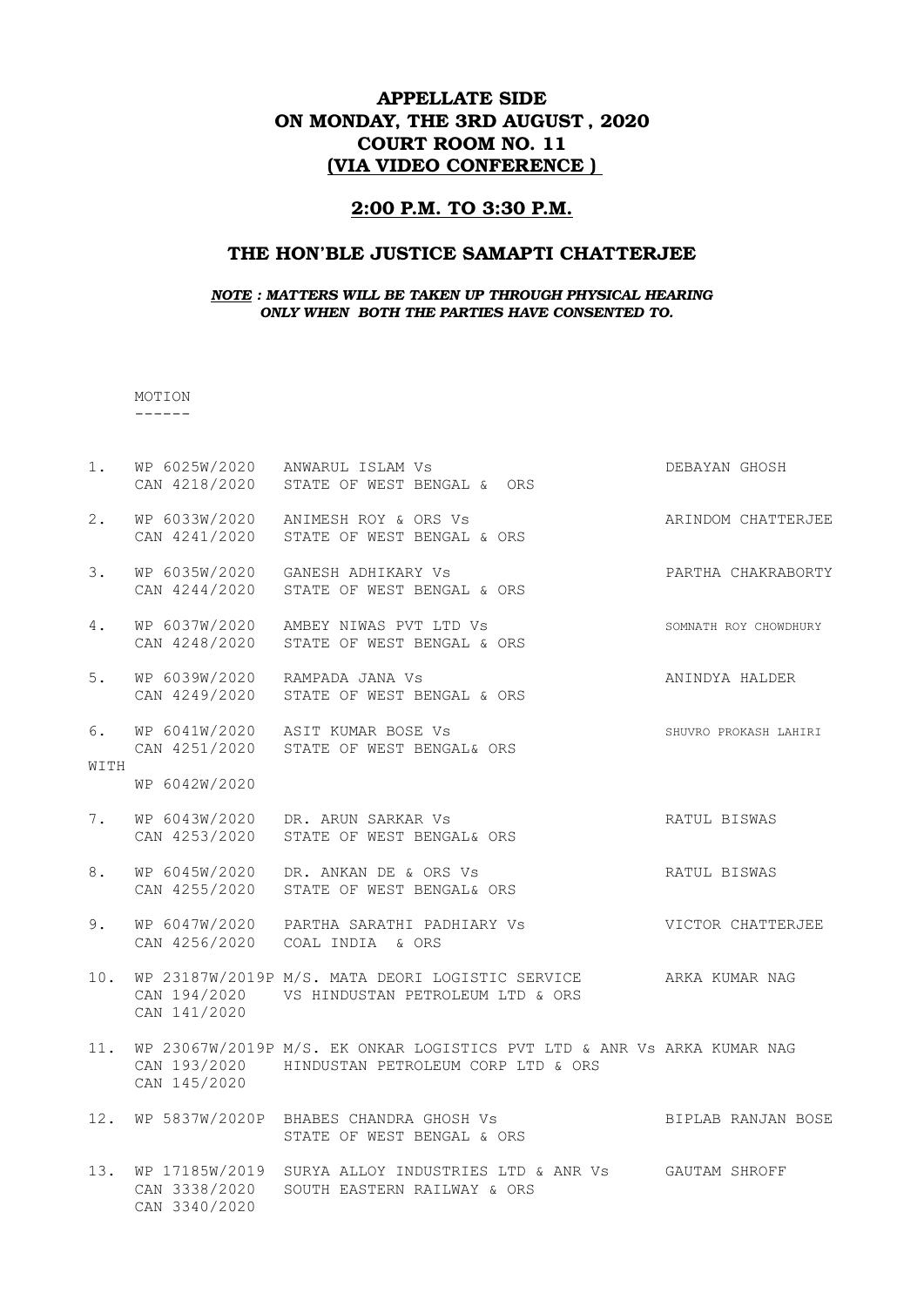- 14. WP 5775W/2020 CAPITAL CLINIC & NURSING HOME & ANR Vs SAYAK KONAR CAN 3758/2020 STATE OF WEST BENGAL & ORS
- 15. WP 5797W/2020 JAYANTA KANRI Vs SHUVRO PROKASH LAHIRI CAN 3801/2020 STATE OF WEST BENGAL & ORS
- 16. WP 5773W/2020 PRASANTA KR DE Vs RANJIT KR ROY CAN 3756/2020 STATE OF WEST BENGAL & ORS
- 17. WP 5791W/2020 UCO BANK & ANR Vs SANTOSH KUMAR RAY CAN 3787/2020 STATE OF WEST BENGAL & ORS
- 18. WP 5647W/2020 ANATHBANDHU TEACHER'S TRAINING INSTITUTE TUHIN SUBHRA RAUT CAN 3507/2020 UNION OF INDIA & ORS
- 19. WP 5799W/2020 BEDARUL ISLAM Vs PROBAL SARKAR CAN 3805/2020 STATE OF WEST BENGAL & ORS
- 20. WP 5985W/2020 MANJU DEVI GUPTA Vs SAKET SHARMA CAN 4152/2020 UNION OF INDIA & ORS
- 21. WP 5801W/2020 BELI HAZRA Vs **PROBAL SARKAR** CAN 3807/2020 STATE OF WEST BENGAL & ORS
- 22. WP 5803W/2020 KESTO @ KESTO HAZRA Vs PROBAL SARKAR CAN 3810/2020 STATE OF WEST BENGAL & ORS

 CIVIL REVISION - 1 ------------------

- 23. CO 1135/2020 KOTAK MAHINDRA BANK LTD Vs PRATIK GHOSE CAN 3759/2020 MULTIPLE EDUCATIONAL & MANPOWER DEVELOPMENT TRUST & ORS
- 24. CO 3093/2019 ARIJIT MITRA Vs DIP CHANDA CAN 3848/2020 RITUPARNA BASU MITRA
- 25. CO 1141/2020 P.M. COLD STORAGE PVT. LTD. Vs ANUJIT MUUKERJI CAN 3917/2020 GOOUKSHEER FARM FRESSH PVT. LTD. & ORS.
- 26. CO 1145/2020 SOMNATH DAS & ORS. Vs KSHETRA PRASAD MUKHOPADHYAY CAN 3986/2020 RAJDEE BASU
- 27. CO 1143/2020 KISHORILAL AGARWAL Vs RAKESH SARKAR CAN 3959/2020 SMT SHARMILA SARKAR & ORS
- 28. CO 1147/2020 KEKA GUHA & ANR Vs DEBABRATA ROY CAN 4039/2020 BASUDEV SARKAR
	- 29. CO 1133/2020 ANAND KUMAR RUNGTA @ ROONGTA Vs SANWAL TIBREWAL CAN 3672/2020 BALAI CHANDRA DAS
	- 30. CO 1151/2020 SAJJAN KUMAR TAILOR Vs RAKESH SARKAR CAN 4299/2020 KANCHAN DUTTA
	- 31. CO 1149/2020 ASHOKE SARKAR Vs 31. JAYDEEP KANTA BHOWMICK CAN 4086/2020 STATE OF WEST BENGAL& ORS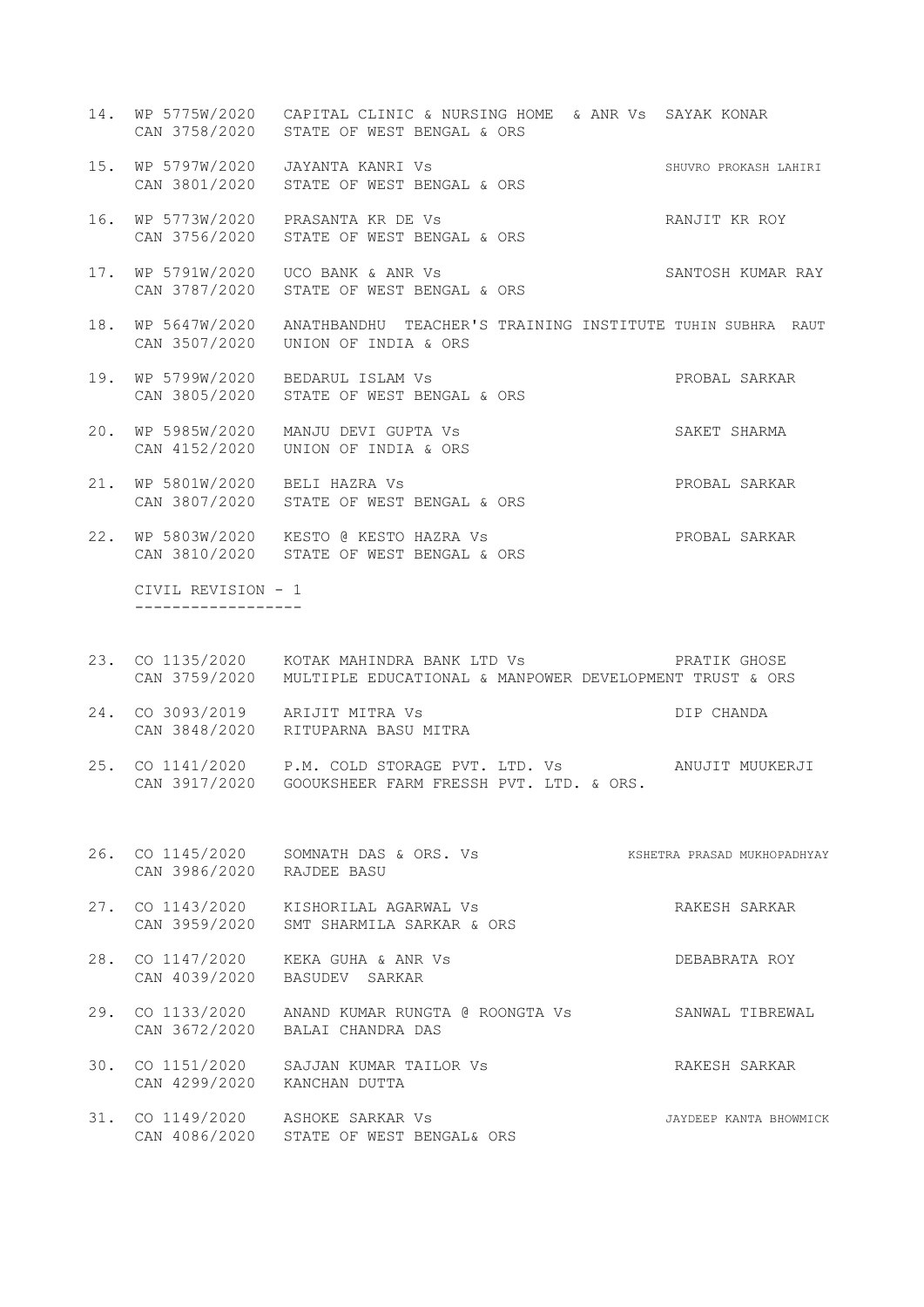CRIMINAL REVISION -----------------

- 32. CRR 1055/2020 ASHOK KUMAR SINGH Vs RAMESH DHARA CRAN 2763/2020 STATE OF WEST BENGAL & ANR
- 33. CRR 1081/2020 ANNU DAS Vs AKSHDEEP MUKHERJEE CRAN 3340/2020 STATE OF WEST BENGAL & ORS.
- 34. CRR 1093/2020 PINKU KUMAR MANDAL Vs SANANDA GANGULI CRAN 3437/2020 SANGITA MANDAL NEE SARKAR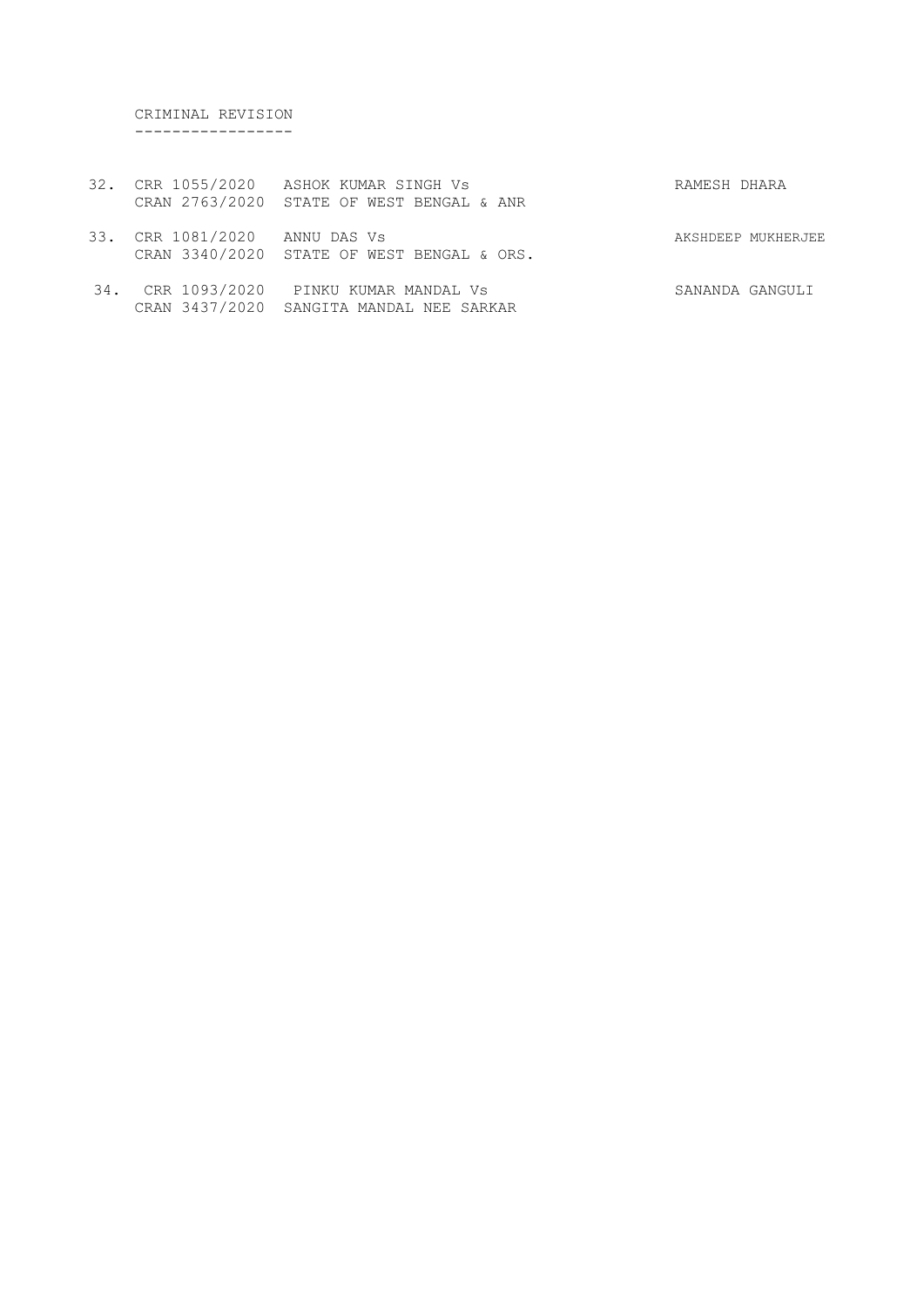## ORIGINAL SIDE ON MONDAY, THE 3RD AUGUST , 2020 COURT ROOM NO. 11 SECOND FLOOR (VIA VIDEO CONFERENCE )

### 2:00 P.M. TO 3:30 P.M

#### THE HON'BLE JUSTICE SAMAPTI CHATTERJEE

#### *NOTE : MATTERS WILL BE TAKEN UP THROUGH PHYSICAL HEARING ONLY WHEN BOTH THE PARTIES HAVE CONSENTED TO.*

NEW CHAMBER APPLICATIONS ------------------------

1. EC 515/2019 MAGMA FINCORP LIMITED Vs SINHA & CO. RAMMEHAR & ORS.

 NEW MOTIONS -----------

2. AP 185/2020 SREI EQUIPMENT FINANCE LIMITED Vs SINHA & CO. SEIRRA INFRAVENTURE PRIVATE LIMITED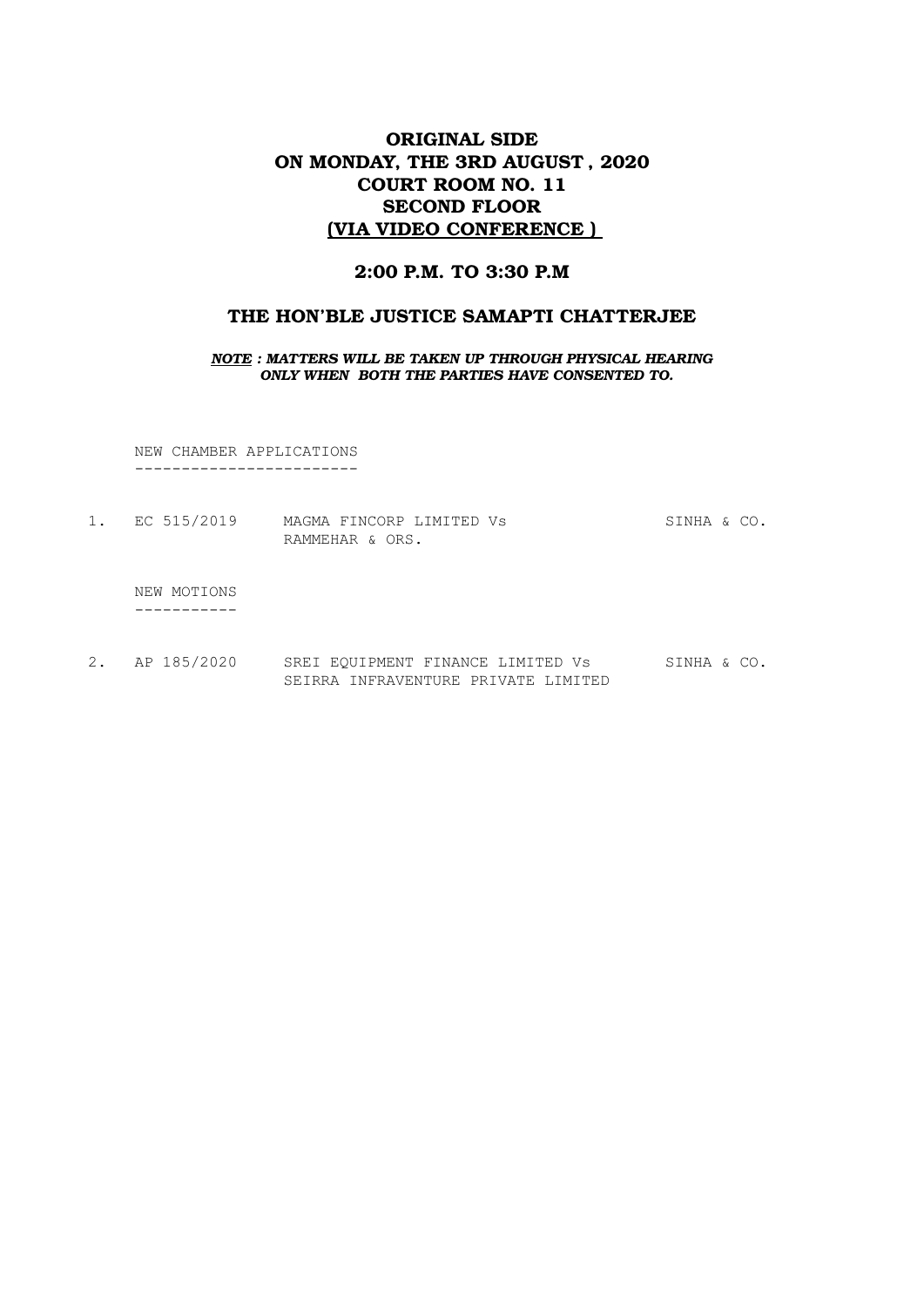# APPELLATE SIDE ON MONDAY, THE 3RD AUGUST , 2020 COURT ROOM NO. 8 (VIA VIDEO CONFERENCE )

#### 2:00 P.M. TO 3:30 P.M.

### THE HON'BLE JUSTICE SAHIDULLAH MUNSHI

#### *NOTE : MATTERS WILL BE TAKEN UP THROUGH PHYSICAL HEARING ONLY WHEN BOTH THE PARTIES HAVE CONSENTED TO.*

MOTION

------

|                                    | WP 5808W/2020 PROF DR. SRUTI BANDOPADHYAY Vs PUSPAL CHAKRRABORTY |                                                                                                                                                                                                                                                                                                                                                                                                                                                                                                                                                                                                                                                                                                                                                                                                                                                                           |
|------------------------------------|------------------------------------------------------------------|---------------------------------------------------------------------------------------------------------------------------------------------------------------------------------------------------------------------------------------------------------------------------------------------------------------------------------------------------------------------------------------------------------------------------------------------------------------------------------------------------------------------------------------------------------------------------------------------------------------------------------------------------------------------------------------------------------------------------------------------------------------------------------------------------------------------------------------------------------------------------|
| WP 5858W/2020<br>CAN 3932/2020     | BOARD OF TRUSTEES FOR THE PORT OF KOLKATA & ORS                  |                                                                                                                                                                                                                                                                                                                                                                                                                                                                                                                                                                                                                                                                                                                                                                                                                                                                           |
| WP 5720W/2020<br>CAN 3656/2020     |                                                                  |                                                                                                                                                                                                                                                                                                                                                                                                                                                                                                                                                                                                                                                                                                                                                                                                                                                                           |
| WP 5718W/2020<br>CAN 3654/2020     | STATE OF WEST BENGAL& ORS                                        | SOURAV DUTTA                                                                                                                                                                                                                                                                                                                                                                                                                                                                                                                                                                                                                                                                                                                                                                                                                                                              |
| WP 20416W/2019                     | UNION OF INDIA & ORS                                             |                                                                                                                                                                                                                                                                                                                                                                                                                                                                                                                                                                                                                                                                                                                                                                                                                                                                           |
| WP 5712W/2020                      |                                                                  | ANUP KUMAR BHOWMICK                                                                                                                                                                                                                                                                                                                                                                                                                                                                                                                                                                                                                                                                                                                                                                                                                                                       |
| CAN 3824/2020                      |                                                                  | TIMIR BARAN SAHA                                                                                                                                                                                                                                                                                                                                                                                                                                                                                                                                                                                                                                                                                                                                                                                                                                                          |
| CAN 3681/2020                      |                                                                  | HIMANGSHU KR. RAY                                                                                                                                                                                                                                                                                                                                                                                                                                                                                                                                                                                                                                                                                                                                                                                                                                                         |
|                                    |                                                                  |                                                                                                                                                                                                                                                                                                                                                                                                                                                                                                                                                                                                                                                                                                                                                                                                                                                                           |
|                                    |                                                                  | SWETA SAHA                                                                                                                                                                                                                                                                                                                                                                                                                                                                                                                                                                                                                                                                                                                                                                                                                                                                |
| 11. WP 5682W/2020<br>CAN 3563/2020 | STATE OF WEST BENGAL & ORS                                       | SUDARSHAN GHOSH                                                                                                                                                                                                                                                                                                                                                                                                                                                                                                                                                                                                                                                                                                                                                                                                                                                           |
| CAN 3504/2020                      | STATE OF WEST BENGAL & ORS.                                      | MAYUKH MAITRA                                                                                                                                                                                                                                                                                                                                                                                                                                                                                                                                                                                                                                                                                                                                                                                                                                                             |
| 13. WP 5560W/2020<br>CAN 3272/2020 |                                                                  |                                                                                                                                                                                                                                                                                                                                                                                                                                                                                                                                                                                                                                                                                                                                                                                                                                                                           |
| 14. WP 5918W/2020<br>CAN 4058/2020 |                                                                  | SANWAL TIBREWAL                                                                                                                                                                                                                                                                                                                                                                                                                                                                                                                                                                                                                                                                                                                                                                                                                                                           |
|                                    |                                                                  | CAN 3822/2020 VISVA-BHARATI & ORS<br>KHATUPATI ENERGY LIMITED & ANR Vs    RAJSHREE KAJARIA<br>BILLAL HOSSAIN MALLICK @ BELAL HOSSAIN ARNAB SAHA<br>& ANR Vs PINKY ROY & ORS<br>SUSANTA PRADHAN Vs<br>SATIKANTA GUHA FOUNDATION VS MAINAK GUPTA<br>MOHAMMAD ISLAM ALI & ANR Vs<br>CAN 3664/2020 STATE OF WEST BENGAL & ORS<br>WP 5810W/2020 AHAMMAD HOSSAIN Vs<br>STATE OF WEST BENGAL & ORS<br>WP 5734W/2020 SANJEEV MURARKA Vs<br>GSTN & ORS.<br>WP 23178W/2019P M/S. EK ONKAR LOGISTICS PVT LTD Vs SOHAM KUMAR ROY<br>CAN 188/2020 INDIAN OIL CORPT LTD & ORS<br>10. WP 5680W/2020 PRADIP CHATTERJEE & ORS Vs<br>CAN 3555/2020 STATE OF WEST BENGAL & ORS<br>JOYMADHAB GAYEN & ORS Vs<br>WP 5644W/2020 ASISH KUMAR SENGUPTA Vs<br>MA CHANDI DURGA CEMENTS LTD & ANR Vs MOUMITA GHOSH<br>DAMODAR VALLEY CORPORATION & ORS<br>JAI KISHAN SARAF Vs<br>UNION OF INDIA & ORS |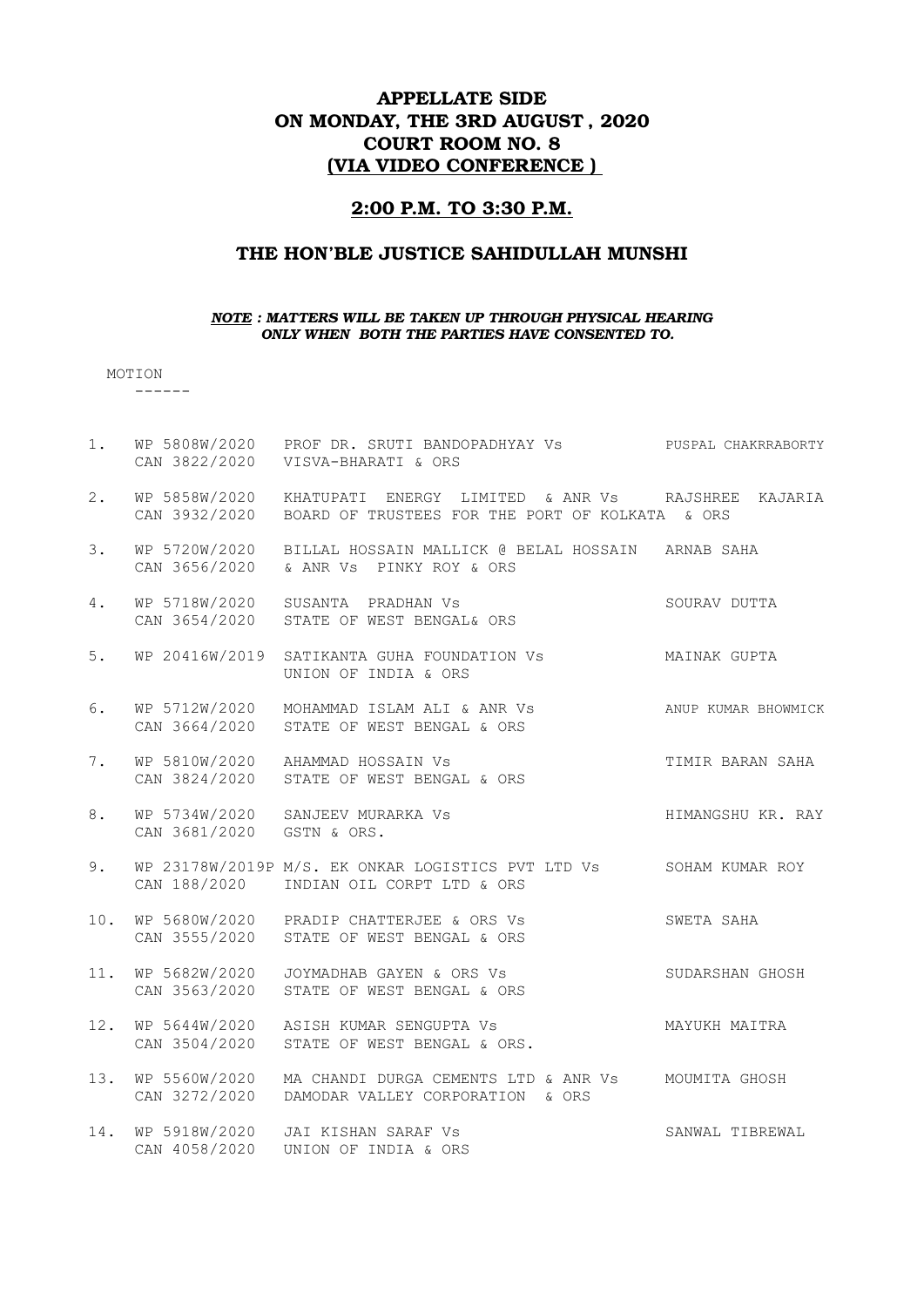|     |                                                 | 15. WP 5920W/2020 THE PUBLIC SERVICE COMMISSION , WB SHROBONI SARKAR<br>CAN 4062/2020 & ORS Vs THE PRINCIPAL SECRETARY, DEPT OF HOME (P&AR), GOVT<br>OFWB &ORS |                           |
|-----|-------------------------------------------------|----------------------------------------------------------------------------------------------------------------------------------------------------------------|---------------------------|
|     | CAN 4065/2020                                   | SHAMFA GHOSH VS<br>STATE OF WEST BENGAL & ORS<br>16. WP 5922W/2020 SHAMPA GHOSH Vs                                                                             | SUDIPTA DASGUPTA          |
|     | 17. WP 5924W/2020<br>CAN 4067/2020              | THE STATE BANK OF INDIA & ORS<br>BIJIT ROY Vs                                                                                                                  | KOUSTAV BAGCHI            |
|     |                                                 | 18. WP 5592W/2020 ANUPAM MITRA Vs<br>CAN 3346/2020 STATE OF WEST BENGAL & ORS                                                                                  | GAZI FARUQUE HOSSAIN      |
|     | 19. WP 5786W/2020<br>CAN 3780/2020              | MAFIJUL ISLAM & ANR Vs<br>STATE OF WEST BENGAL & ORS                                                                                                           | PINTU KARAR               |
| 20. | WP 5914W/2020<br>CAN 4052/2020                  | DEVSHANKAR SAH Vs<br>UNION OF INDIA & ORS                                                                                                                      | ARPA CHAKRABORTY          |
| 21. | WP 5908W/2020<br>CAN 4041/2020                  | ASHA DAS & ANR Vs<br>STATE OF WEST BENGAL & ORS                                                                                                                | ANIRUDDHA BHATTACHARYYA   |
| 22. | WP 5738W/2020<br>CAN 3686/2020                  | M/S. DHOOM MERCAQNTILE P. LTD. Vs SUBHASISH MITRA<br>UNION OF INDIA & ORS,                                                                                     |                           |
| 23. | CAN 4081/2020                                   | WP 5938W/2020 PEARL CORPORATION (PROP. TAPAS KUMAR TAPAS DUTTA<br>BHUNIA) VS STATE OF WEST BENGAL& ORS                                                         |                           |
|     | 24. WP 5956W/2020<br>CAN 4116/2020              | SUKDEV SARKAR Vs<br>STATE OF WEST BENGAL& ORS                                                                                                                  | SHAHAN SHAH               |
| 25. | CAN 4118/2020                                   | WP 5958W/2020 JYOTE MOTORS (BENGAL) PVT. LTD. & ANR. VSCHITTAPRIYA GHOSH<br>STATE OF WEST BENGAL & ORS.                                                        |                           |
| 26. | CAN 4120/2020                                   | SAMIR GHOSH Vs<br>STATE OF WEST BENGAL & ORS.<br>WP 5960W/2020 SAMIR GHOSH Vs                                                                                  | RAVI RANJAN KUMAR         |
|     |                                                 | 27. WP 5962W/2020 SUMANTA KUMAR GHATAK Vs<br>CAN 4122/2020 STATE OF WEST BENGAL & ORS.                                                                         | HEMANTA KUMAR DAS         |
|     |                                                 | 28. WP 5964W/2020 CHANDRATAN NASKAR Vs<br>CAN 4124/2020 STATE OF WEST BENGAL & ORS.                                                                            | LAKSHMINATH BHATTACHARYYA |
|     |                                                 | 29. WP 5966W/2020 DEBASISH MANDAL Vs<br>CAN 4126/2020 STATE OF WEST BENGAL & ORS.                                                                              | RAFIKUL ISLAM SARDAR      |
|     |                                                 | 30. WP 5968W/2020 AAFREEN ZEBA Vs<br>CAN 4128/2020 STATE OF WEST BENGAL & ORS.                                                                                 | PAWAN KUMAR GUPTA         |
|     |                                                 | 31. WP 5970W/2020 SYED ISKANDER NASIR & ANR. Vs KAKALI DAS CHAKRABORTY<br>CAN 4130/2020 STATE OF WEST BENGAL & ORS.                                            |                           |
|     | 32. WP 5972W/2020 ALOKA DEY Vs<br>CAN 4134/2020 | STATE OF WEST BENGAL & ORS.                                                                                                                                    | TANUJA BASAK              |
|     |                                                 | 33. WP 6000W/2020 SK AKHTAR ALI Vs<br>CAN 4182/2020 STATE OF WEST BENGAL & ORS                                                                                 | ATHAR ALI ZEESHAN         |
|     |                                                 | 34. WP 6002W/2020 SHAILENDRA SINGH Vs<br>CAN 4184/2020 STATE OF WEST BENGAL & ORS                                                                              | ABHISHEK VERMA            |
|     |                                                 | 35. WP 6006W/2020 IYAR BOKSH MALLIK @ IEAR BOKSH MALLIK Vs ANISUR RAHAMAN                                                                                      |                           |

CAN 4188/2020 STATE OF WEST BENGAL & ORS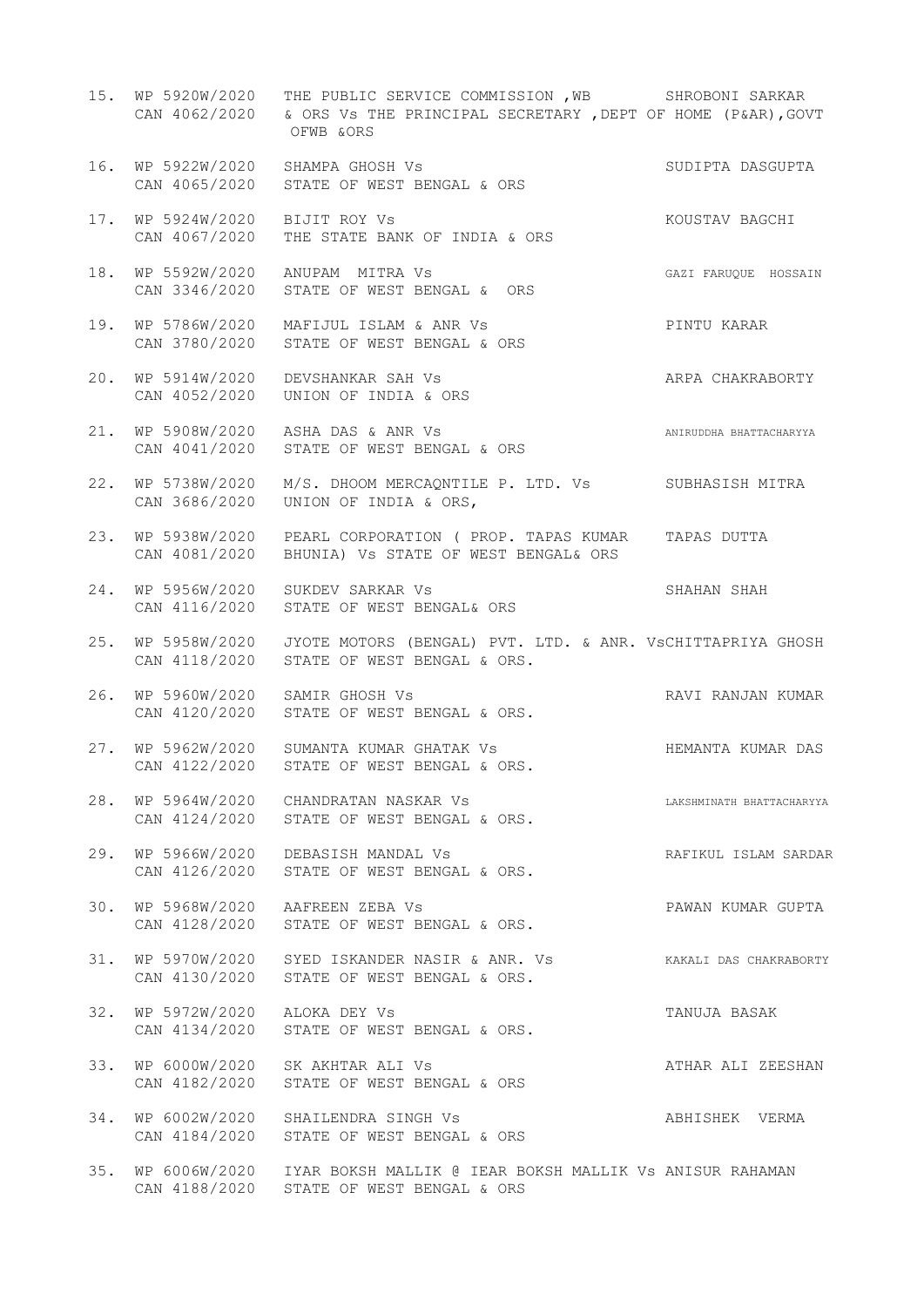- 36. WP 6008W/2020 BHAGABATI CHAKRABORTY Vs BIBASWAN MUKHERJEE CAN 4190/2020 STATE OF WEST BENGAL & ORS.
- 37. WP 6010W/2020 DR. MD. IQBAL ALAM Vs SALONI BHATTACHARJEE CAN 4194/2020 STATE OF WEST BENGAL & ORS.
- 38. WP 6012W/2020 GOPAL DAS Vs CORES CONSUMING THE DILIP KR. SHYAMAL CAN 4197/2020 STATE OF WEST BENGAL & ORS.
- 39. WP 6018W/2020 PASCHIM BANGA VIGYAN MANCHA & ORS Vs SAKHAWAT KHANDAKAR CAN 4206/2020 STATE OF WEST BENGAL & ORS
- 40. WP 6020W/2020 LILUA MAHASAKTI STEEL MARKET SHOP SAYAN SINHA CAN 4208/2020 OWNERS' WELFARE ASSO Vs STATE OF WEST BENGAL&ORS

 CRIMINAL REVISION -----------------

- 41. CRR 1072/2020 TUSHAR MANNA Vs RAJIV KUMAR CRAN 3178/2020 ANANDA SARKAR
- 42. CRR 1070/2020 ARPITA GUIN Vs ALI AHSAN ALAMGIR CRAN 3151/2020 STATE OF WEST BENGAL & ORS.

 CIVIL REVISION - 1 ------------------

- 43. CO 2874/2019 SMRITI PAUL @ SMRITIKANA PAUL Vs SATRAJIT SINHA ROY UNION OF INDIA & ORS
- 44. CO 1138/2020 M/S SKYLARK CIVIL WORKS PVT LTD Vs IFTEKAR MUNSHI CAN 3856/2020 SRI MD MOKSED SARKAR & ORS
- 45. CO 1128/2020 LABA KUMAR NAYAK & ORS Vs ARIJIT PRADHAN CAN 3561/2020 MALAY KUMAR MAITY
- 46. CO 1122/2020 SAIBAL BASU Vs KUMARDEEP MAJUMDER CAN 3210/2020 SMT SUDEEPTA BASU

 BAIL IN CONNECTION WITH APPEAL ------------------------------

- 47. CRA 150/2020 RAM PRASAD BISWAS Vs PROBAL SARKAR CRAN 3085/2020 STATE OF WEST BENGAL CRAN 3086/2020
- 48. CRA 624/2019 PALASH GHOSH Vs MANAS KUMAR DAS CRAN 2884/2020 STATE OF WEST BENGAL CRAN 2885/2020
- 49. CRA 106/2020 MITHU KARMAKAR Vs KOUSTAV BAGCHI CRAN 2856/2020 STATE OF WEST BENGAL CRAN 2857/2020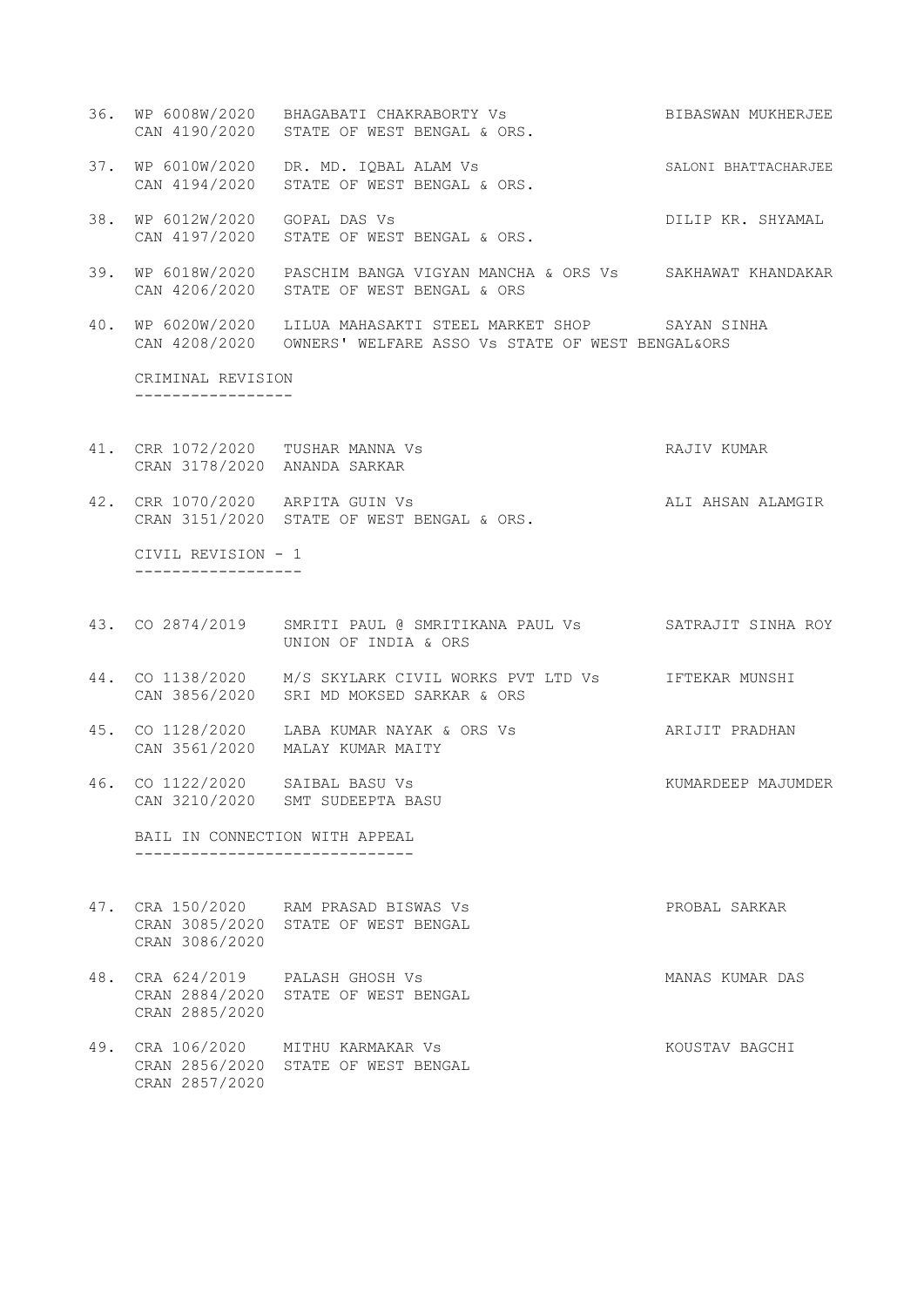# ORIGINAL SIDE ON MONDAY THE 3RD AUGUST, 2020 COURT NO. 8 FIRST FLOOR (VIA VIDEO CONFERENCE)

### 2:00 P.M. TO 3:30 P.M.

### HON'BLE JUSTICE SAHIDULLAH MUNSHI

*NOTE : MATTERS WILL BE TAKEN UP THROUGH PHYSICAL HEARING ONLY WHEN BOTH THE PARTIES HAVE CONSENTED TO.*

NEW MOTIONS -----------

- 1. AP 722/2019 SREI EQUIPMENT FINANCE LIMITED Vs SINHA & CO. AMRITSAR MSW LIMITED & ANR.
- 2. AP 188/2020 SREI EOUIPMENT FINANCE LIMITED Vs SINHA & CO. SEIRRA INFRAVENTURE PRIVATE LIMITED
- 3. GA 920/2020 MCLEOD RUSSEL INDIA LTD Vs AGRAWAL & ASSOCIATES ADITYA BIRLA FINANCE LTD AND ORS
- WITH

 AP 210/2020 GA 921/2020

 NEW CHAMBER APPLICATIONS ------------------------

4. EC 26/2020 MAGMA FINCORP LIMITED Vs SINHA & CO. ANJALI KAUDI & ANR.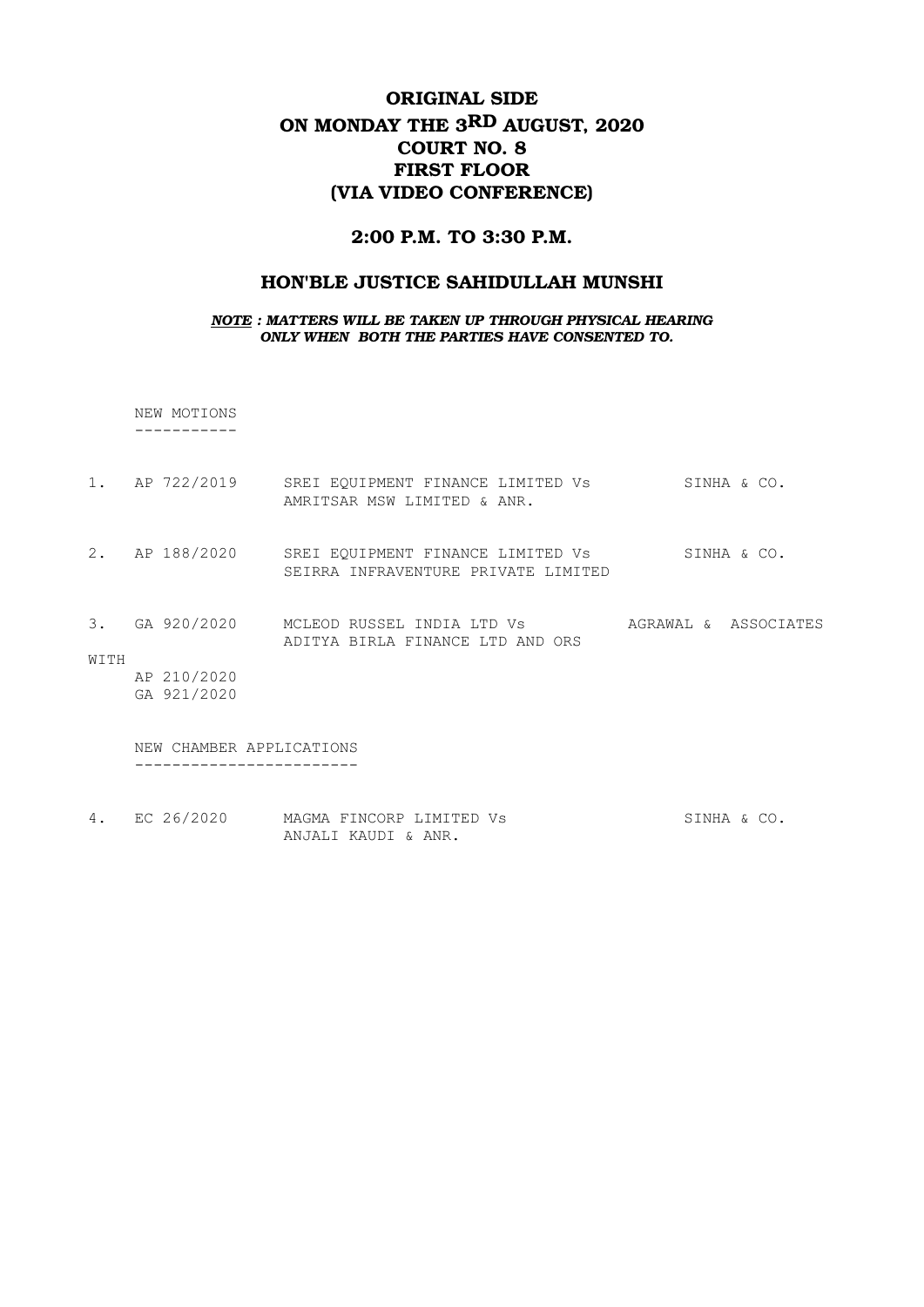### APPELLATE SIDE ON MONDAY, THE 3RD AUGUST , 2020 COURT ROOM NO. 19 (VIA VIDEO CONFERENCE )

### 2:00 P.M. TO 3:30 P.M.

### THE HON'BLE JUSTICE MOUSHUMI BHATTACHARYA

#### *NOTE : MATTERS WILL BE TAKEN UP THROUGH PHYSICAL HEARING ONLY WHEN BOTH THE PARTIES HAVE CONSENTED TO.*

 MOTION ------

CAN 4237/2020

1. WP 5807W/2020 GOLABI DAS Vs PROBAL SARKAR CAN 3816/2020 STATE OF WEST BENGAL & ORS 2. WP 5721W/2020 MOHAN LAL KOIRI Vs CHANN HALL SARKAR CAN 3657/2020 BANK OF MAHARASTRA & ORS 3. WP 5719W/2020 SHAKTIPADA MAITY Vs SOURAV DUTTA CAN 3655/2020 STATE OF WEST BENGAL& ORS 4. WP 5715W/2020 JOYASREE HALDER Vs **MANOJIT BEATTACHARYA**  CAN 3646/2020 STATE OF WEST BENGAL& ORS 5. WP 205W/2020 SUSMITA GHOSH Vs **ASIT KR CHAKRABORTY**  STATE OF WEST BENGAL & ORS 6. WP 5945W/2020 CHANDANKANTI UTTHASANEE Vs SK. SAJAHAN ALI CAN 4090/2020 STATE OF WEST BENGAL & ORS. 7. WP 5947W/2020 SAYED NIAJUDDIN Vs **MIRA NOWAR**  CAN 4092/2020 STATE OF WEST BENGAL &ORS. 8. WP 5949W/2020 SPS STEELS ROLLING MILLS LTD. & ORS. Vs SINTHIA BALA CAN 4097/2020 THE ASANSOL DURGAPUR DEVELOPMENT AUTHORITY & ORS. 9. WP 5951W/2020 SAMPARK ADVERTISING & MEDIA PVT. LTD. DEBABRTA ROY CAN 4101/2020 & ANR. Vs STATE OF WEST BENGAL & ORS. 10. WP 5953W/2020 SK. OHIDUJJAMAN & ORS. Vs SK. NAYEEMUL HAOUE CAN 4106/2020 STATE OF WEST BENGAL & ORS. 11. WP 5739W/2020 M/S. HALDIA WATER SERVICES PRIVATE SURYANEEL DAS CAN 3688/2020 LIMITED Vs STATE OF WEST BENGAL & ANR 12. WP 6027W/2020 REKHA RAO Vs REKHA RAO CAN 4222/2020 THE MEDICAL COUNICIL OF INDIA & ORS CAN 4224/2020 13. WP 6029W/2020 P. ANAS AZIZ Vs SOPALA BINDU KUMAR CAN 4231/2020 MEDICAL COUNCIL OF INDIA & ORS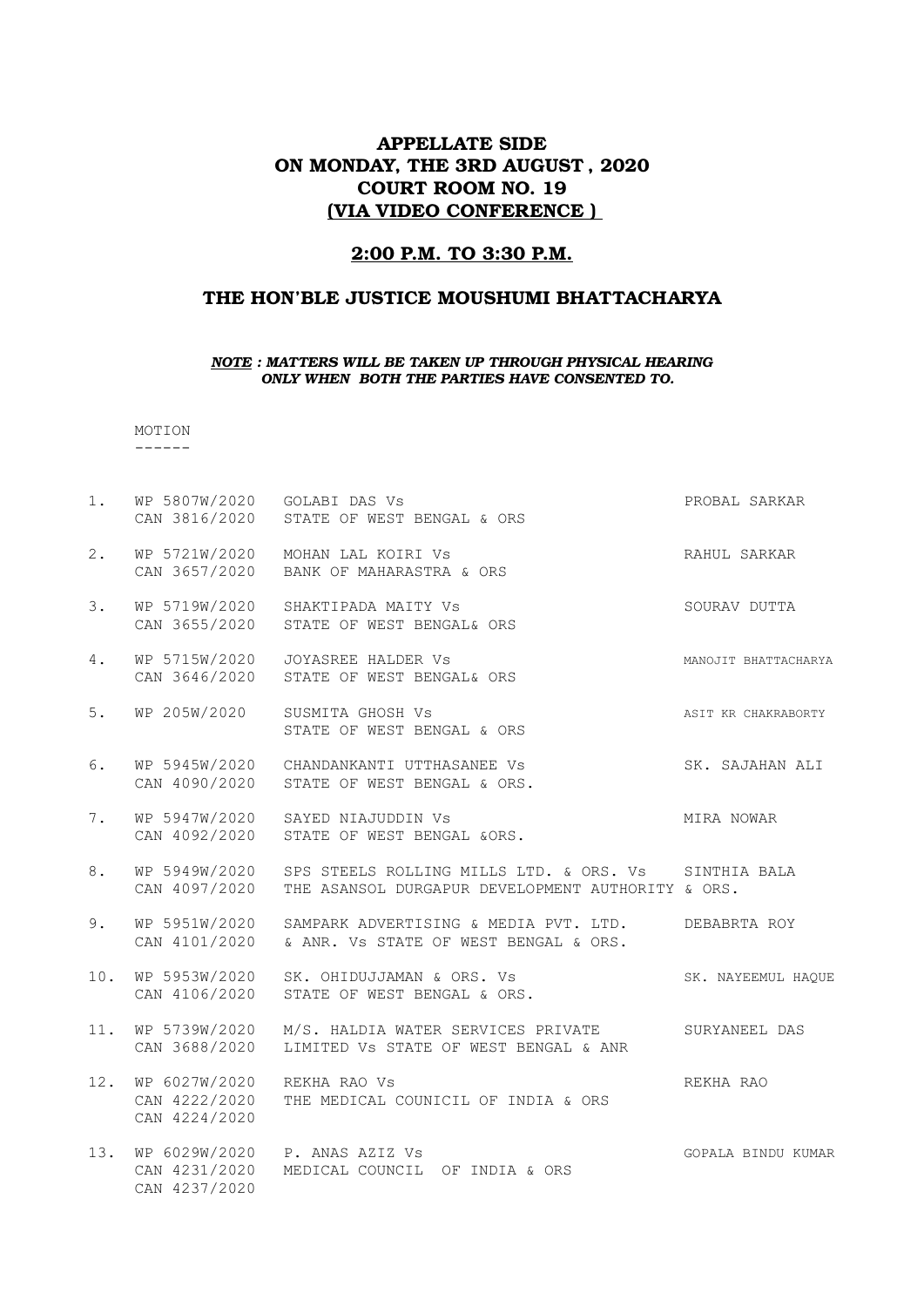- 14. WP 6031W/2020 V. ABHISHEK Vs SOPLALA BINDU KUMAR CAN 4235/2020 MEDICAL COUNCIL OF INDIA & ORS CAN 4236/2020 15. WP 5729W/2020 MD. SARIFUDDIN AHMED Vs TARASANKAR SAMANTA
- CAN 3673/2020 STATE OF WEST BENGAL & ORS.
- 16. WP 4743W/2020 VISHAL SHAH Vs MALABIKA ROY DEY CAN 3623/2020 UNION OF INDIA & ORS
- 17. WP 5605W/2020 PABITRA BHOWMICK Vs SHATIN KUMAR DEY CAN 3360/2020 STATE OF WEST BENGAL & ORS.
- 18. WP 5035W/2020 RUMKI RANA Vs DEBASISH GHOSH CAN 3363/2020 STATE OF WEST BENGAL & ORS
- 19. WP 5689W/2020 PARIJAT ROY Vs SURYA NEEL DAS CAN 3576/2020 UNION OF INDIA & ANR
- 20. WP 4465W/2020 SASI BISWAS Vs MOLLY SAHA CAN 3745/2020 UNION OF INDIA & ORS CAN 3747/2020
- 21. WP 5661W/2020 ANIMA BAGDI Vs MANAS KUMAR DAS CAN 3531/2020 STATE OF WEST BENGAL & ORS
- 22. WP 5843W/2020 RAMA PRASAD MOHANTA Vs MADHURIMA SARKAR CAN 3906/2020 STATE OF WEST BENGAL & ORS

 CRIMINAL REVISION -----------------

- 23. CRR 1067/2020 SUJIT BARMAN ROY & ANR Vs MOKHERJEE CRAN 3001/2020 STATE OF WEST BENGAL & ANR CIVIL REVISION --------------
- 24. CO 1139/2020 RASHMI KHEMKA Vs SHEBATEE DATTA CAN 3861/2020 SUSHIL KUMAR KHEMKA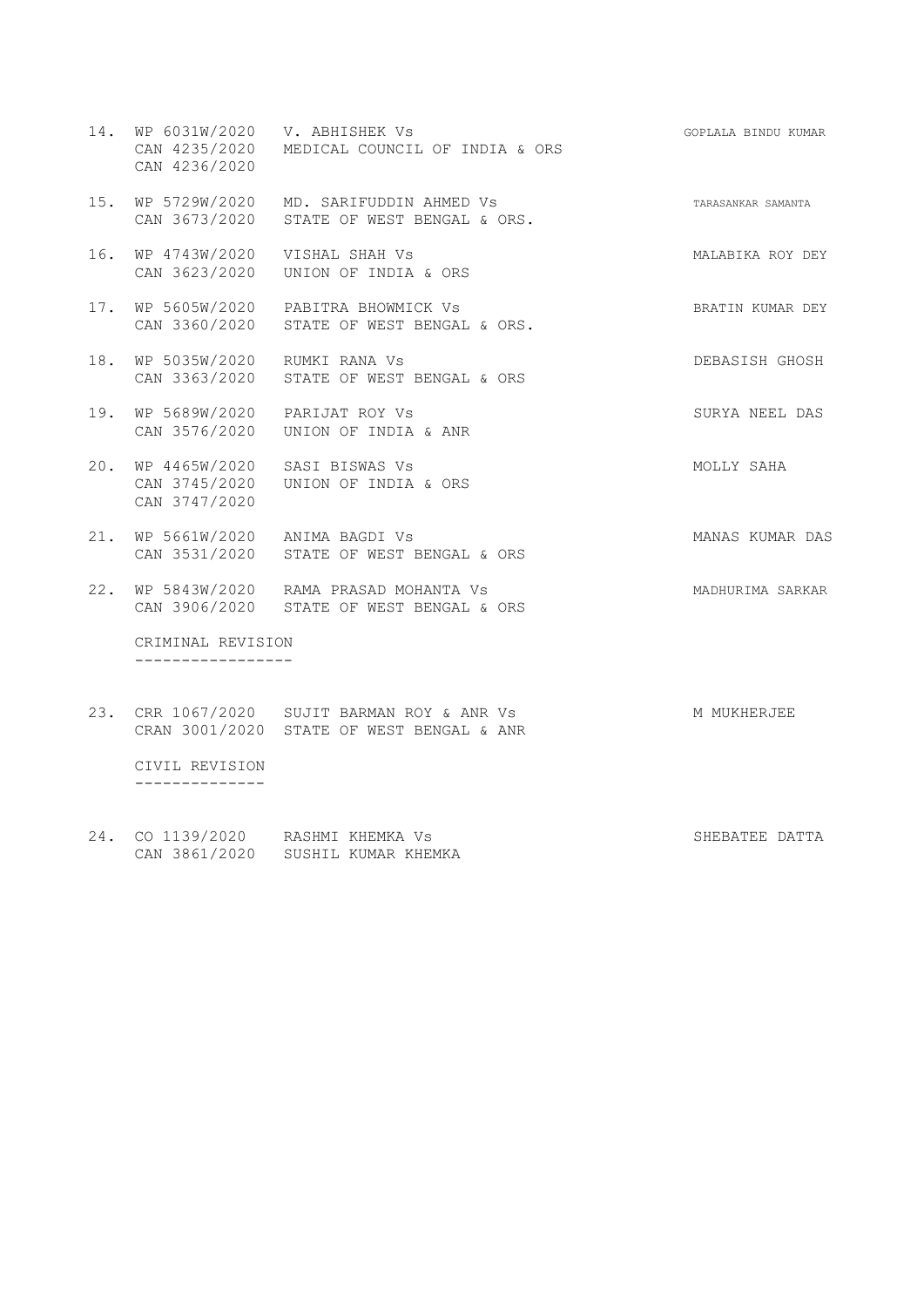## ORIGINAL SIDE ON MONDAY, THE 3RD AUGUST , 2020 COURT ROOM NO. 19 (VIA VIDEO CONFERENCE )

### 2:00 P.M. TO 3:30 P.M.

### THE HON'BLE JUSTICE MOUSHUMI BHATTACHARYA

#### *NOTE: MATTERS WILL BE TAKEN UP THROUGH PHYSICAL HEARING ONLY WHEN BOTH THE PARTIES HAVE CONSENTED TO*

 TO BE MENTIONED ---------------

1. GA 837/2020 GOLDEN EDGE ENGINEERING PRIVATE SANANDA GANGULI LIMITED Vs BHARAT HEAVY ELECTRICALS LIMITED WITH

AP 194/2020

(FOR WITHDRAWAL)

NEW MOTIONS

-----------

2. AP 205/2020 JVS INNOVATIONS PVT LTD Vs JITENDRA PATNAIK JSW FOUNDATION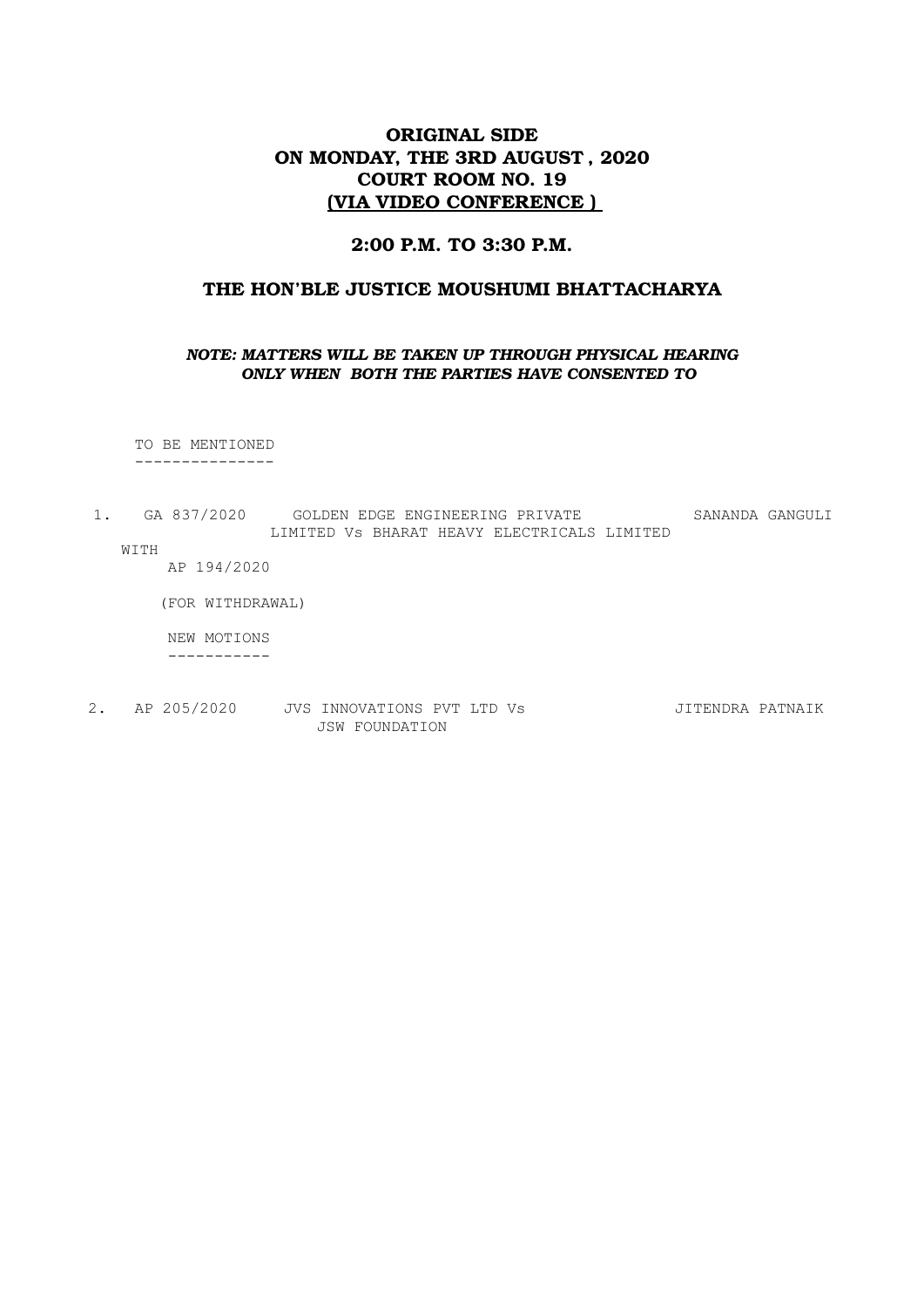## APPELLATE SIDE ON MONDAY, THE 3RD AUGUST , 2020 COURT ROOM NO. 12 (VIA VIDEO CONFERENCE )

### 2:00 P.M. TO 3:30 P.M.

### THE HON'BLE JUSTICE JAY SENGUPTA

#### *NOTE : MATTERS WILL BE TAKEN UP THROUGH PHYSICAL HEARING ONLY WHEN BOTH THE PARTIES HAVE CONSENTED TO.*

MOTION ------

| 1.  |                                | WP 5984W/2020 VINEET KUMAR PODDAR Vs<br>CAN 4153/2020 STATE OF WEST BENGAL & ORS                | RAJIB MULLICK          |
|-----|--------------------------------|-------------------------------------------------------------------------------------------------|------------------------|
| 2.  | WP 5986W/2020<br>CAN 4154/2020 | SK SAFIKUL ISLAM & ANR Vs<br>STATE OF WEST BENGAL & ORS                                         | PINTU KARAR            |
| 3.  | WP 6004W/2020<br>CAN 4212/2020 | KUMKUM MITTAL & ORS Vs<br>STATE OF WEST BENGAL& ORS                                             | AMRITA PANJA MOULICK   |
| 4.  | CAN 4202/2020                  | WP 6014W/2020 M/S JAYBEE PROPERTIES PVT. LTD& ANR Vs ARJUN SAMANTA<br>STATE OF WEST BENGAL& ORS |                        |
| 5.  | WP 5766W/2020                  | SATYAN PURKAIT & ORS Vs<br>CAN 3744/2020 STATE OF WEST BENGAL & ORS                             | LAXMINATH BHATTACHARYA |
| 6.  |                                | WP 5672W/2020 BASANA RANI MONDAL Vs<br>CAN 3547/2020 STATE OF WEST BENGAL& ORS                  | BIPLAB MAJUMDER        |
| 7.  | CAN 3699/2020                  | WP 5740W/2020 AJFARUL HAQUE & ORS Vs<br>STATE OF WEST BENGAL & ORS                              | MARIA RAHAMAN          |
| 8.  | CAN 3755/2020                  | WP 5772W/2020 SABYA SACHI DUTTA VS<br>STATE OF WEST BENGAL & ORS                                | DEBDEEP SINHA          |
| 9.  |                                | WP 5642W/2020 SAIDUL ISLAM Vs<br>CAN 3489/2020 STATE OF WEST BENGAL & ORS.                      | OMAR FARUK GAZI        |
| 10. |                                | WP 24188W/2018 SAMAPTI YADAVE Vs<br>STATE OF WEST BENGAL & ORS.                                 | JHUMA CHAKRABORTY      |
| 11. | CAN 3701/2020                  | WP 5742W/2020 AMRITA CHATTERJEE Vs<br>STATE OF WEST BENGAL & ORS                                | PRONOY BASAK           |
| 12. |                                | WP 5764W/2020 RAJU DHARA & ORS Vs<br>CAN 3742/2020 STATE OF WEST BENGAL & ORS                   | PARTHA CHAKRABORTY     |
| 13. |                                | WP 5436W/2020 AJIT KUMAR DAS & ANR. Vs<br>UNION OF INDIA & ORS.                                 | JAMIRUDDIN KHAN        |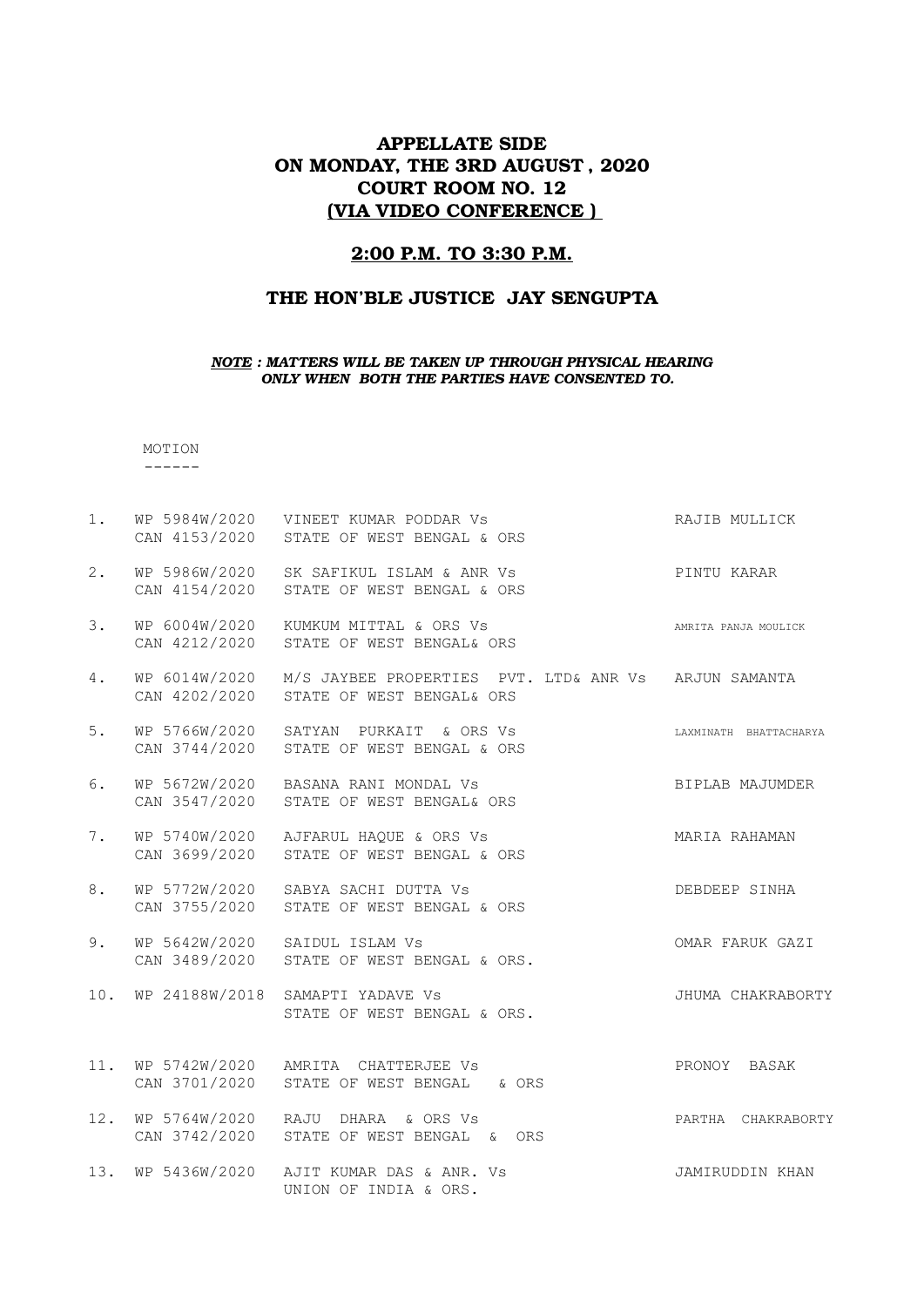- 14. WP 5386W/2020 SURYA ALLOY INDUSTRIES LIMITED & ANR Vs SIDDHARTHA SHROFF CAN 3383/2020 WBSEDCL & ORS CAN 3384/2020 15. WP 5380W/2020 METSIL EXPORTS P. LTD. & ANR. Vs SIDDHARTH SHROFF CAN 3373/2020 WB ELEC. REGULATORY COM. & ORS. CAN 3374/2020 WITH CAN 3382/2020 CAN 3386/2020 WP 5614W/2020 WP 5616W/2020 16. WP 5762W/2020 BRAHM ALLOYS LIMITED & ANR Vs KAUSIK BISWAS CAN 3741/2020 WEST BENGAL FINANCIAL CORPORATION & ORS 17. WP 5754W/2020 SATYADAS SARDER Vs SUDARSHAN GHOSH CAN 3726/2020 STATE OF WEST BENGAL 18. WP 5950W/2020 VSAIPPL SATYAM INFRA (JV) & ORS. Vs SAPTARSHI KUMAR MAL CAN 4098/2020 COAL INDIA LTD. & ORS. 19. WP 5722W/2020 SNEHANSHU SEKHAR GHORAI Vs SOURAV DUTTA CAN 3658/2020 STATE OF WEST BENGAL& ORS 20. WP 5820W/2020 MARIRAM DAS Vs DEBABRATA DAS GUPTA CAN 3839/2020 STATE OF WEST BENGAL 21. WP 5816W/2020 GOUTAM ROY Vs SERVE BIKASH GOSWASMI CAN 3834/2020 THE WBSEDCL & ORS 22. WP 5814W/2020 ALOK PROSAD COOMAR & ORS Vs KUNAL GANGULY CAN 3832/2020 H.M.C. & MORS 23. WP 5884W/2020 M/S KOD DEVELOPERS LLP & ANR Vs SAPTARSHI BHATTACHARJEE CAN 3985/2020 W.B. HOUSING INFRASTRUCTURE DEV.CORPORATION & ORS 24. WP 5888W/2020 SOMNATH DAS Vs SALONI BHATTACHARJEE CAN 4004/2020 STATE OF WEST BENGAL & ORS 25. WP 5892W/2020 TAPAS SAMANTA Vs **KESHAB CHANDRA DAS**  CAN 4011/2020 STATE OF WEST BENGAL & ORS 26. WP 6016W/2020 SAMRT SPACE INFRASTRUCTURE PVT. LTD & MAGJAJIT MUKHERJEE CAN 4204/2020 ORS Vs UNION OF INDIA& ORS 27. WP 6022W/2020 SMARTSPACE INFRASTRUCTURE PRIVATE MEGHAJIT MUKHERJEE LIMITED & ORS Vs UNION OF INDIA & ORS CIVIL REVISION -------------- 28. CO 1144/2020 PINTU MODAK Vs **MANAS KUMAR DAS** CAN 3971/2020 HEMANTA PAUL
- 29. CO 1134/2020 HEMLATA DEVI Vs SUPARNA BISWAS CAN 3706/2020 M/S, DEORAM SARAN & CO & ORS
- 30. CO 1132/2020 HEMLATA RUNGTA Vs SANWAL TIBREWAL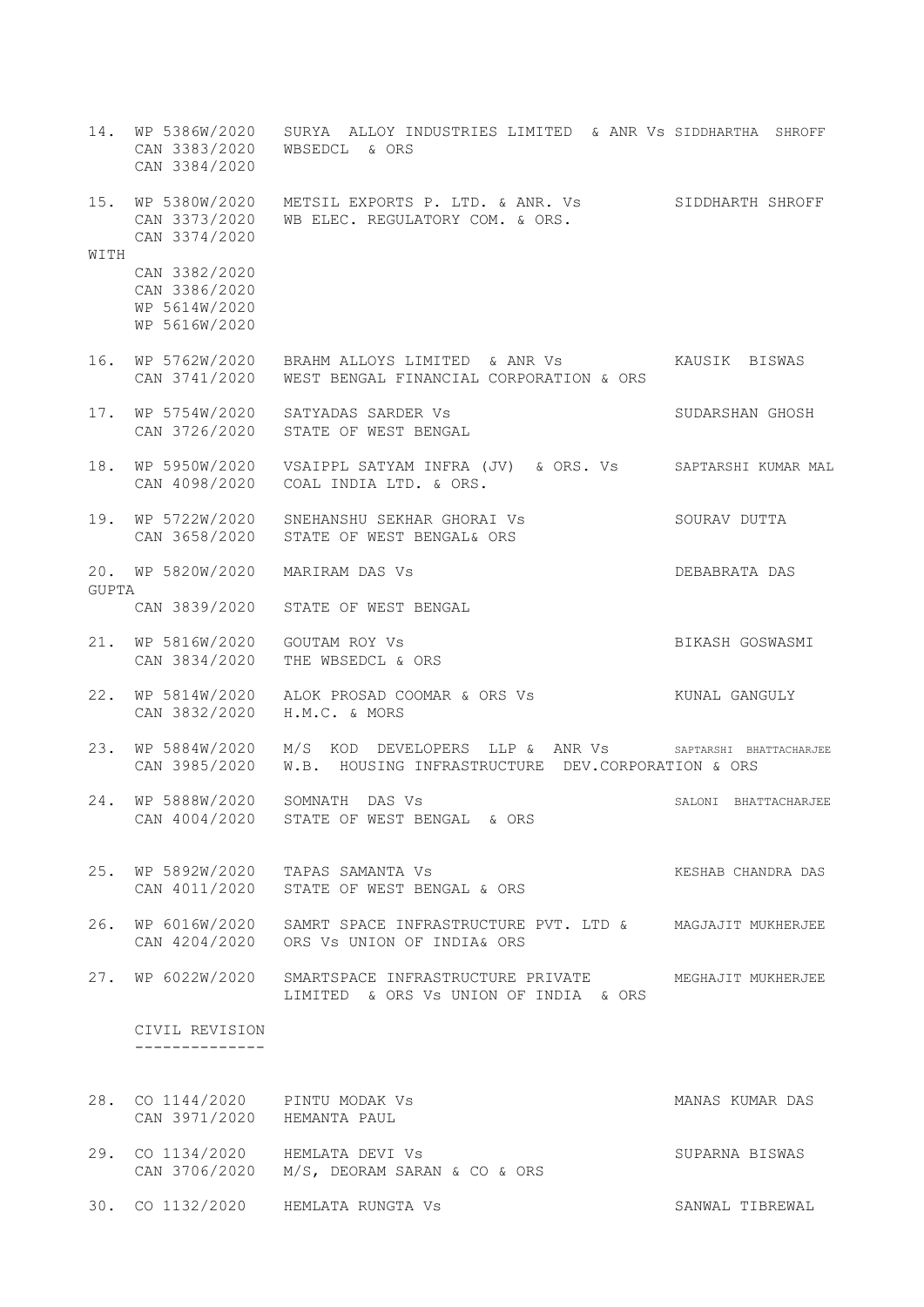CAN 3670/2020 NANI GOPAL DAS

31. CO 1096/2020 SAROJ GOENKA & ORS Vs AMAL KUMAR SAHA MD. SHAHJAHAN & ORS WITH

CO 1097/2020

- 32. CO 1142/2020 SOMA PANDA Vs AMITABHA GHOSH CAN 3954/2020 PRADIP KUMAR PANDA
- 33. CO 1140/2020 M/.S SKYLARK CIVIL WORKS PVT LTD Vs IFTEKAR MUNSHI CAN 3863/2020 MD SIKENDER ALI & ORS

 NEW MOTION ----------

- 34. WP 6024W/2020 COASTAL SEAWAYS (ISLAND ) PVT LTD & ANR VsGOPALA BINNU KUMAR CAN 4214/2020 ANDAMAN & NICOBAR STATE CO-OP BANK LTD & ANR
- 35. WP 6028W/2020 MS. MAMTA Vs GOPLAL BINDU KUMAR CAN 4226/2020 MEDICAL COUNCIL OF INDIA & ORS CAN 4238/2020

 CRIMINAL REVISION -----------------

- 36. CRR 1052/2020 KAUSIK MITRA Vs SANANDA GANGULI CRAN 2613/2020 IPSITA MITRA ROY
- 37. CRR 1064/2020 PRATIMA SAMANTA Vs DEEPAK PRAHLADKA CRAN 2934/2020 STATE OF WEST BENGAL
- 38. CRR 1084/2020 VIJAY KUJUR Vs V D SHIVA BALAN CRAN 3395/2020 STATE OF WEST BENGAL CRAN 3396/2020
- 39. CRR 1080/2020 MOFIJUL SK. & ANR Vs SOUMYA NAG CRAN 3335/2020 STATE OF WEST BENGAL & ANR
- 40. CRR 1078/2020 HAIDER ALI KHAN Vs SUBHAJIT DAS CRAN 3311/2020 STATE OF WEST BENGAL & ORS

 APPLICATION -----------

41. CRA 182/2020 GUMA GURUNG@GOMA KHAWAS Vs ANJAN CHOWDHURY CRAN 3394/2020 STATE OF WEST BENGAL **WITH**  CRA 8/2020 CRAN 3394/2020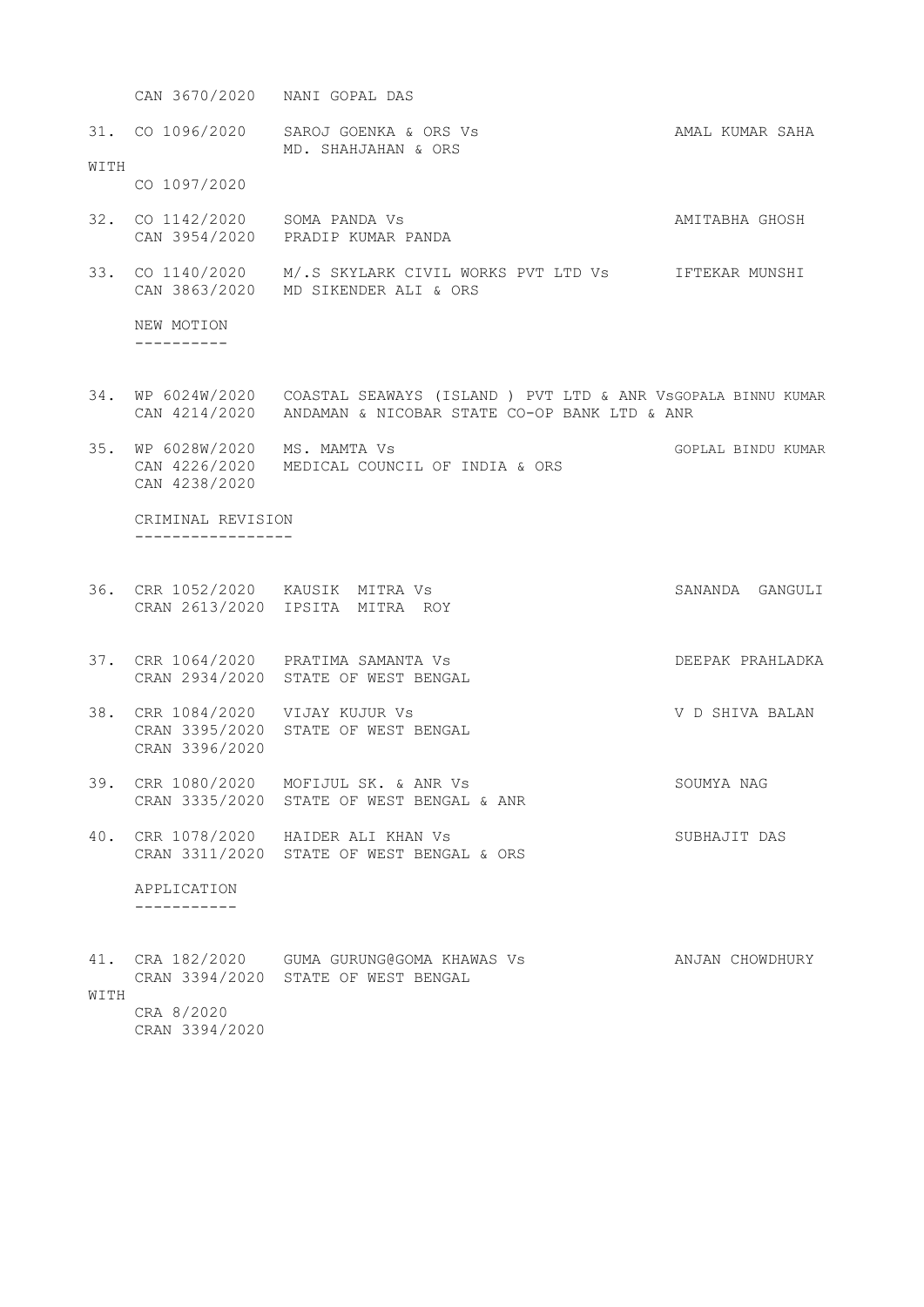# ORIGINAL SIDE ON MONDAY, THE 3RD AUGUST , 2020 COURT ROOM NO. 12 (VIA VIDEO CONFERENCE )

## 2:00 P.M. TO 3:30 P.M.

## THE HON'BLE JUSTICE JAY SENGUPTA

#### *NOTE: MATTERS WILL BE TAKEN UP THROUGH PHYSICAL HEARING ONLY WHEN BOTH THE PARTIES HAVE CONSENTED TO*

 NEW CHAMBER APPLICATIONS ------------------------

| $1$ . |                                           | EC 350/2019 MAGMA FINCORP LIMITED Vs<br>JAI SHANKAR MISHRA                                   | SINHA & CO.    |
|-------|-------------------------------------------|----------------------------------------------------------------------------------------------|----------------|
|       | NEW MOTIONS                               |                                                                                              |                |
|       |                                           | 2. AP 184/2020 SREI EQUIPMENT FINANCE LIMITED Vs<br>SEIRRA INFRAVENTURE PRIVATE LIMITED      | SINHA & CO.    |
| WITH  |                                           | 3. GA 888/2020 SAHAJ E-VILLAGE LTD & ANR. VS<br>CSC E-GOVERNANCE SERVICES INDIA LTD          | ANS ASSOCIATES |
|       | CS 177/2015<br>GA 889/2020<br>GA 961/2020 |                                                                                              |                |
|       |                                           | COURT APPLICATIONS UNDER ART.226                                                             |                |
| 4.    |                                           | GA 922/2020     RADHA DEVI CHOUDHURY AND ANR Vs<br>THE KOLKATA MUNICIPAL CORPORATION AND ORS | VARUN KEDIA    |

WITH

WP 213/2020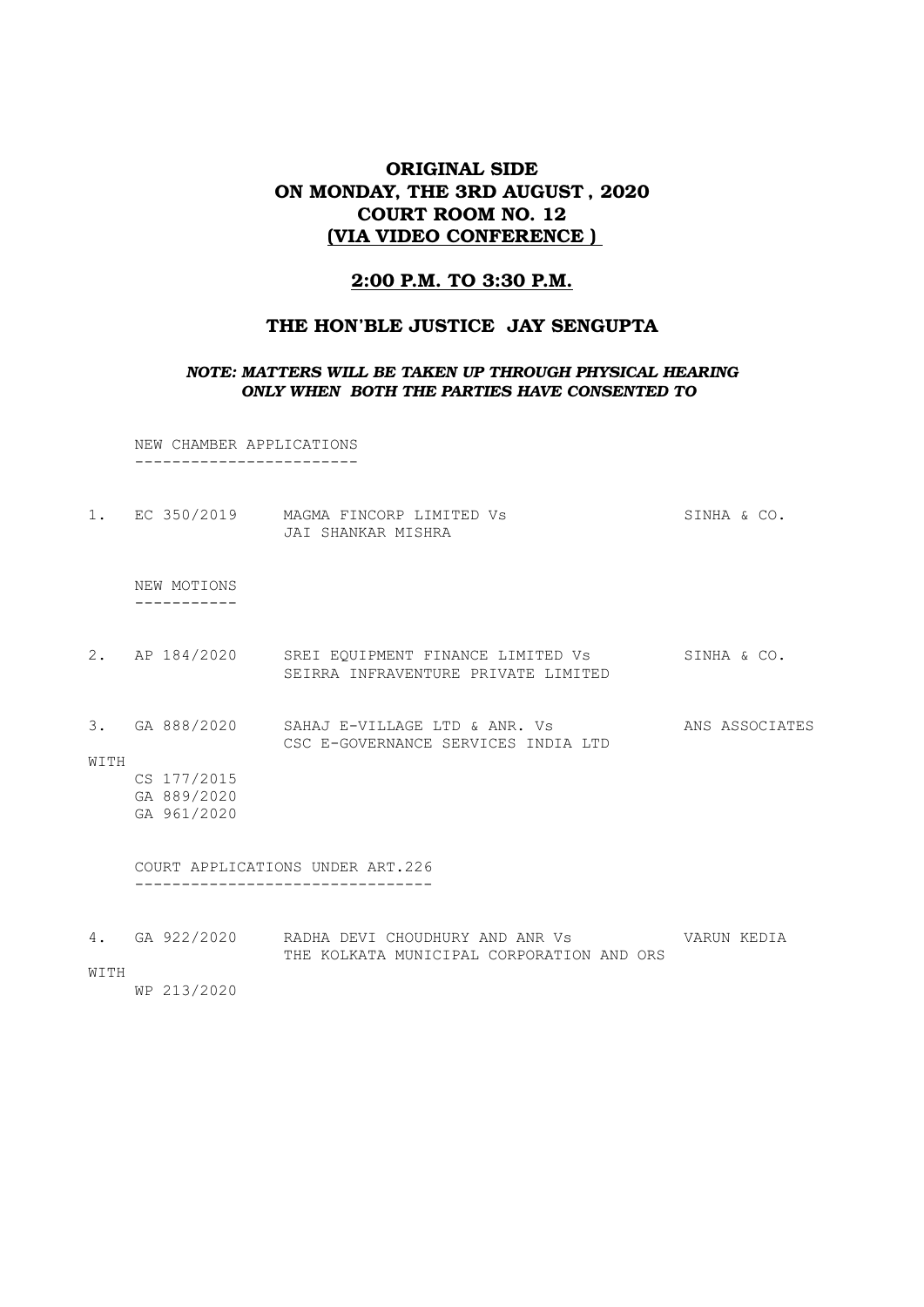## APPELLATE SIDE ON MONDAY, THE 3RD AUGUST , 2020 COURT ROOM NO. 16 (VIA VIDEO CONFERENCE )

#### 2:00 P.M. TO 3:30 P.M.

### THE HON'BLE JUSTICE TIRTHANKAR GHOSH

#### *NOTE : MATTERS WILL BE TAKEN UP THROUGH PHYSICAL HEARING ONLY WHEN BOTH THE PARTIES HAVE CONSENTED TO.*

*APPLICATION*

-----------

1. WP 5691W/2020 KARTICK PAUL Vs TAPAN ROY CAN 4333/2020 STATE OF WEST BENGAL & ORS CAN 4335/2020

 MOTION ------

- 2. WP 6049W/2020 JGRITI VIDYAPEETH REPTD. BY RUNA HALDER Vs SANJAY MUKHERJEE CAN 4260/2020 MANAGING DIRECTOR CUM CHIEF EXECUTIVE OFFICER , UBI & ORS
- 3. WP 6051W/2020 MIRA NASKAR@MIRA RANI NASKAR Vs BRATIN KUMAR DEY CAN 4262/2020 STATE OF WEST BENGAL & ORS
- 4. WP 6053W/2020 PINAKI BANERJEE Vs SHARMISTHA ROY CHOWDHURY CAN 4264/2020 STATE OF WEST BENGAL& ORS
- 5. WP 6055W/2020 ANUTTTAM SARKAR Vs **PUJA BERIWAL** CAN 4268/2020 THE MEDICAL SUPDT. CUM VICE PRINCIPAL,MURSHIDABAD MEDICAL
- 6. WP 6057W/2020 TARUN KANTI GANGULY Vs SHARMISTHA ROYCHOWDHURY CAN 4267/2020 STATE OF WEST BENGAL& ORS
- 7. WP 6059W/2020 MD. MOHIDUR RAHAMAN Vs MRITYUNJOY CHATTERJEE CAN 4272/2020 STATE OF WEST BENGAL & ORS

8. WP 6061W/2020 INDRANIL BHATTACHARYA Vs SATRAJIT SINHA ROY

- CAN 4273/2020 STATE OF WEST BENGAL& ORS
- 9. WP 6063W/2020 NAMITA MONDAL Vs Sand Control and ACT CAN 4275/2020 IOC LTD.& ORS
- 10. WP 6065W/2020 WASIM RAJA Vs **ASIF DEWAN** CAN 4278/2020 STATE OF WEST BENGAL & ORS
- 11. WP 6069W/2020 SK MANIR Vs SC CHOWDHURY CAN 4286/2020 STATE OF WEST BENGAL & ORS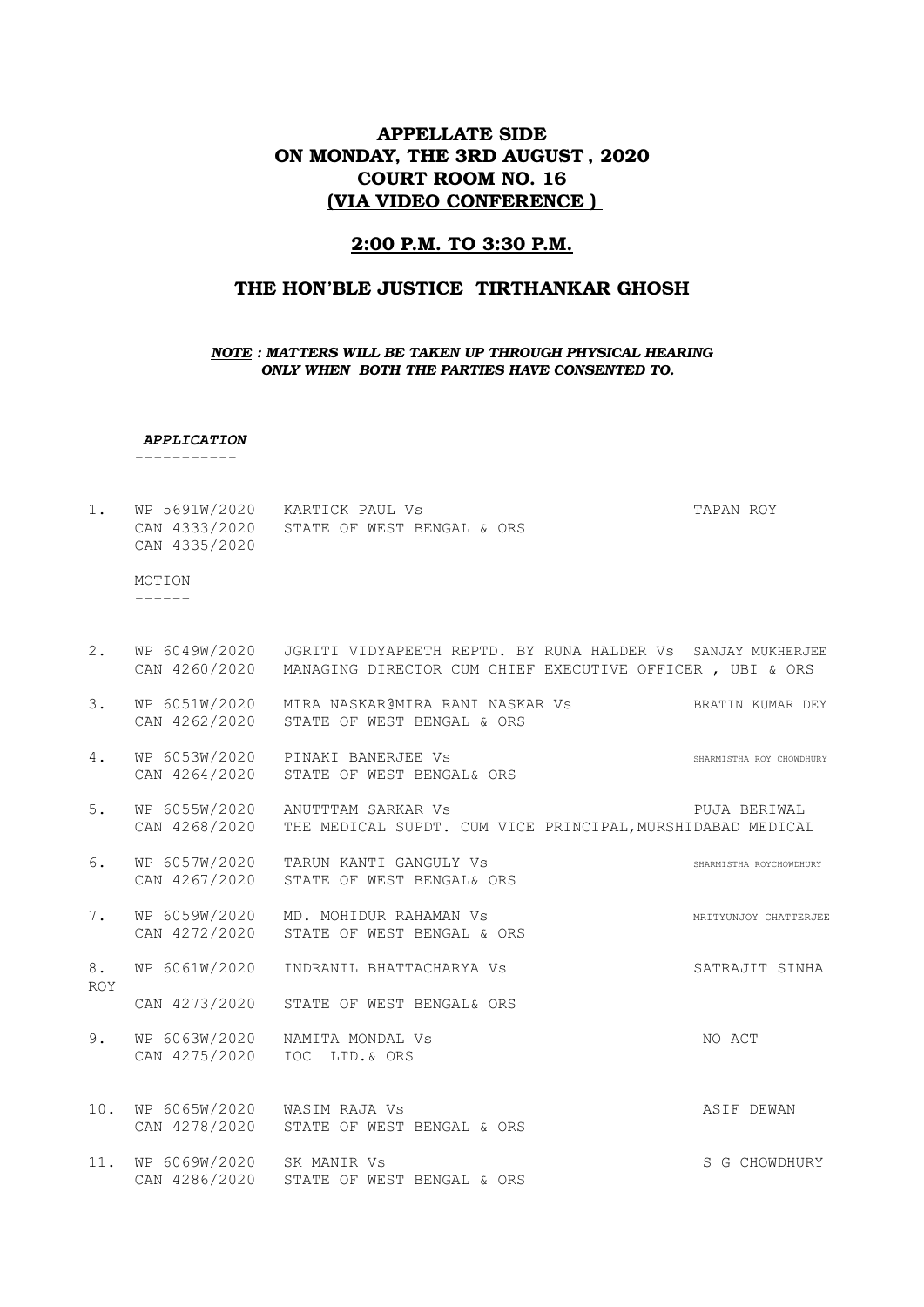| 12. |                   | WP 6071W/2020 SUSANTA DUTTA Vs<br>CAN 4287/2020 STATE OF WEST BENGAL & ORS                                            | RAMA HALDER           |
|-----|-------------------|-----------------------------------------------------------------------------------------------------------------------|-----------------------|
| 13. |                   | WP 6073W/2020 SAMIMA BEGUM & ANR Vs<br>CAN 4291/2020 STATE OF WEST BENGAL & ORS                                       | SOUMAVA MUKHERJEE     |
| 14. |                   | WP 6075W/2020 M/S ISHAN INFORMATION SERVICES PVT. LTD NILADRI BANERJEE<br>CAN 4294/2020 & ANR Vs UNION OF INDIA & ORS |                       |
| 15. |                   | WP 6077W/2020 NASER HALDER Vs<br>CAN 4298/2020 STATE OF WEST BENGAL & ORS                                             | RAMIJ MUNSHI          |
| 16. |                   | WP 6079W/2020 BABULAL SAPUI Vs<br>CAN 4301/2020 STATE OF WEST BENGAL & ORS                                            | SUMITAVA CHAKARABORTY |
| 17. |                   | WP 6081W/2020 BIMAN CHANDRA PAL Vs<br>CAN 4303/2020 STATE OF WEST BENGAL& ORS                                         | BUDDHADEV BHUNIA      |
| 18. |                   | WP 6083W/2020 MANAS KUMAR MISRA Vs<br>CAN 4309/2020 STATE OF WEST BENGAL & ORS                                        | SUBHAJIT CHOWDHURY    |
| 19. |                   | WP 6005W/2020 SRIDEV CHANDRA SAUTYA Vs<br>CAN 4186/2020 STATE OF WEST BENGAL & ORS                                    | SUMITA SARKAR         |
| 20. |                   | WP 6007W/2020 ARABINDA KARMAKAR Vs<br>CAN 4189/2020 STATE OF WEST BENGAL & ORS                                        | SANJAY CHAKRABORTY    |
| 21. | CAN 4192/2020     | WP 6009W/2020 DIPESH DUTTA Vs<br>UNION OF INDIA & ORS                                                                 | PHATICK CH DAS        |
| 22. | CAN 4196/2020     | WP 6011W/2020 SUMAN BHATTACHARYYA Vs<br>STATE OF WEST BENGAL & ORS                                                    | GOBINDA CH BAIDYA     |
| 23. | CAN 4201/2020     | WP 6013W/2020 KANIKA BANDYOPADHYAY Vs<br>CAN 4199/2020 STATE OF WEST BENGAL & ORS                                     | SAKTI PADA JANA       |
|     |                   | 24. WP 6015W/2020    JOYDIP MITRA Vs<br>CAN 4203/2020 STATE OF WEST BENGAL& ORS                                       | PAPPU ADHIKARI        |
|     |                   | 25. WP 6017W/2020 SOUDIP BHADURI Vs<br>CAN 4205/2020 SISTER NIVEDITA UNIVERSITY & ORS                                 | PAPPU ADHIKARI        |
|     |                   | 26. WP 6019W/2020 SMARTSPACE INFRASTRUCTURE PVT.LTD& ANR Vs MEGHAJIT MUKHERJEE<br>CAN 4207/2020 UNION OF INDIA& ORS   |                       |
|     |                   | 27. WP 6021W/2020 KALPANA BHATTACHARJEE Vs<br>CAN 4209/2020 STATE OF WEST BENGAL & ORS                                | SAYAN SINHA           |
| 28. |                   | WP 6023W/2020 SEASHELL HOTELS AND RESORTS & ORS VS MEGHAJIT MUKHERJEE<br>CAN 4211/2020    UNION OF INDIA & ORS        |                       |
|     | CRIMINAL REVISION |                                                                                                                       |                       |
|     |                   |                                                                                                                       |                       |
| 29. |                   | CRR 1085/2020 PARTHA PRATIM KUMNDU & ORS Vs                                                                           | SOMNATH ROY CHOWDHURY |

|  | 30. CRR 1087/2020 SUNIL DEBSHARMA Vs      | DEVRANJAN DAS |  |
|--|-------------------------------------------|---------------|--|
|  | CRAN 3399/2020 STATE OF WEST BENGAL & ORS |               |  |

CRAN 3397/2020 ANUMITA KUNDU NEE DUTTA & ANR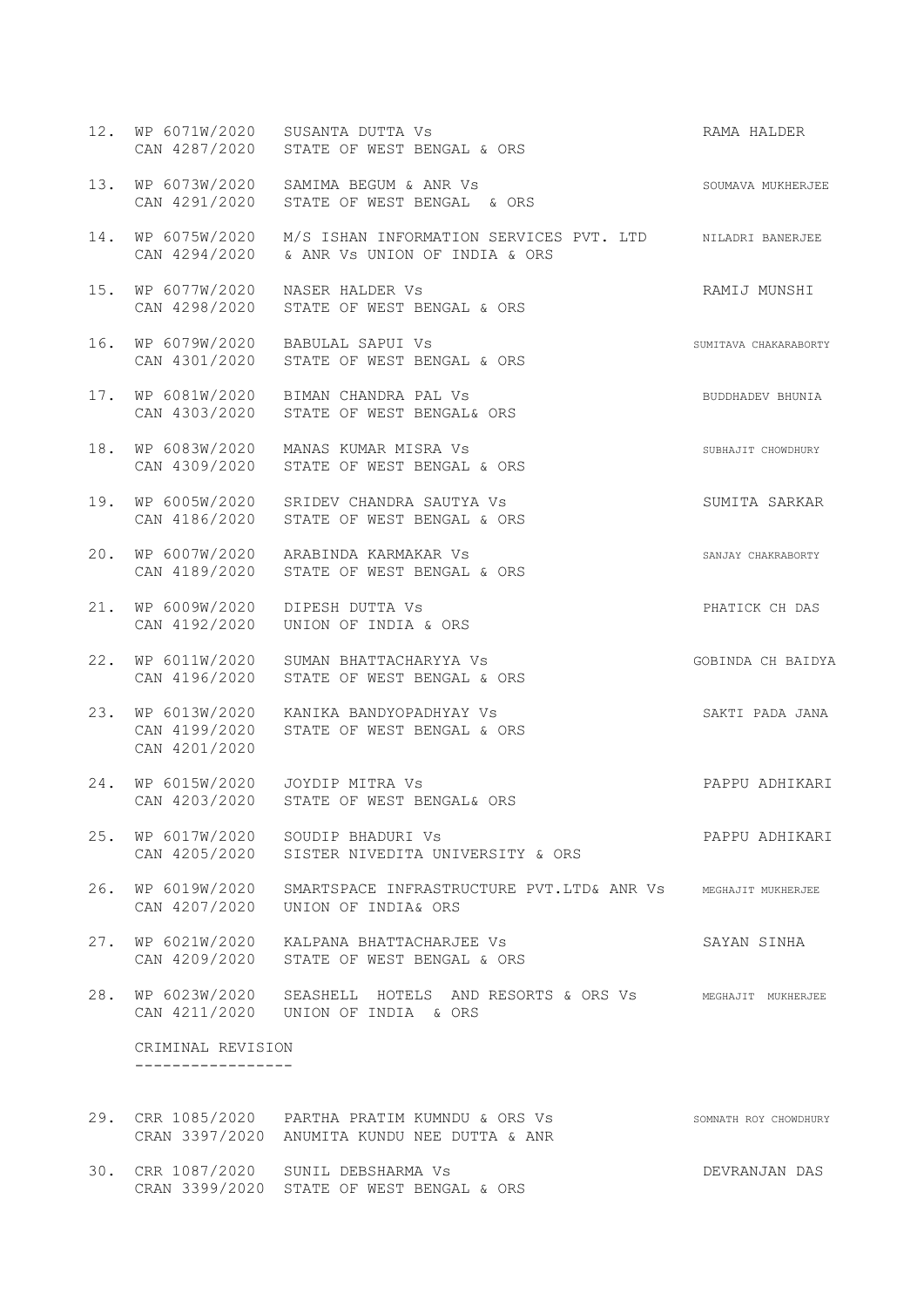| 31. | CRR 1089/2020<br>CRAN 3402/2020                   | SAYED JAFAR IKBAL VS<br>STATE OF WEST BENGAL                                      | TANMAY BASU           |
|-----|---------------------------------------------------|-----------------------------------------------------------------------------------|-----------------------|
| 32. | CRR 1091/2020<br>CRAN 3406/2020                   | RAJKUMAR TAMILI Vs<br>STATE OF WEST BENGAL                                        | GOURANGA KR DAS       |
|     |                                                   | 33. CRR 1061/2020 SANJIT MAJUMDAR Vs<br>CRAN 2866/2020 STATE OF WEST BENGAL & ANR | SUMITA SARKAR         |
| 34. | CRR 1075/2020<br>CRAN 3220/2020<br>CRAN 3221/2020 | COASTAL PROJECT LTD. & ORS Vs<br>STATE OF WEST BENGAL& ANR                        | ANINDYA HALDER        |
| 35. | CRR 1083/2020 SK ASADUL Vs                        | CRAN 3382/2020 STATE OF WEST BENGAL                                               | SUDIP GHOSH CHOWDHURY |

36. CRR 1063/2020 ASHISH TAPARIA Vs FALGUNIBANDYOPADHYAY CRAN 2874/2020 STATE OF WEST BENGAL & ANR